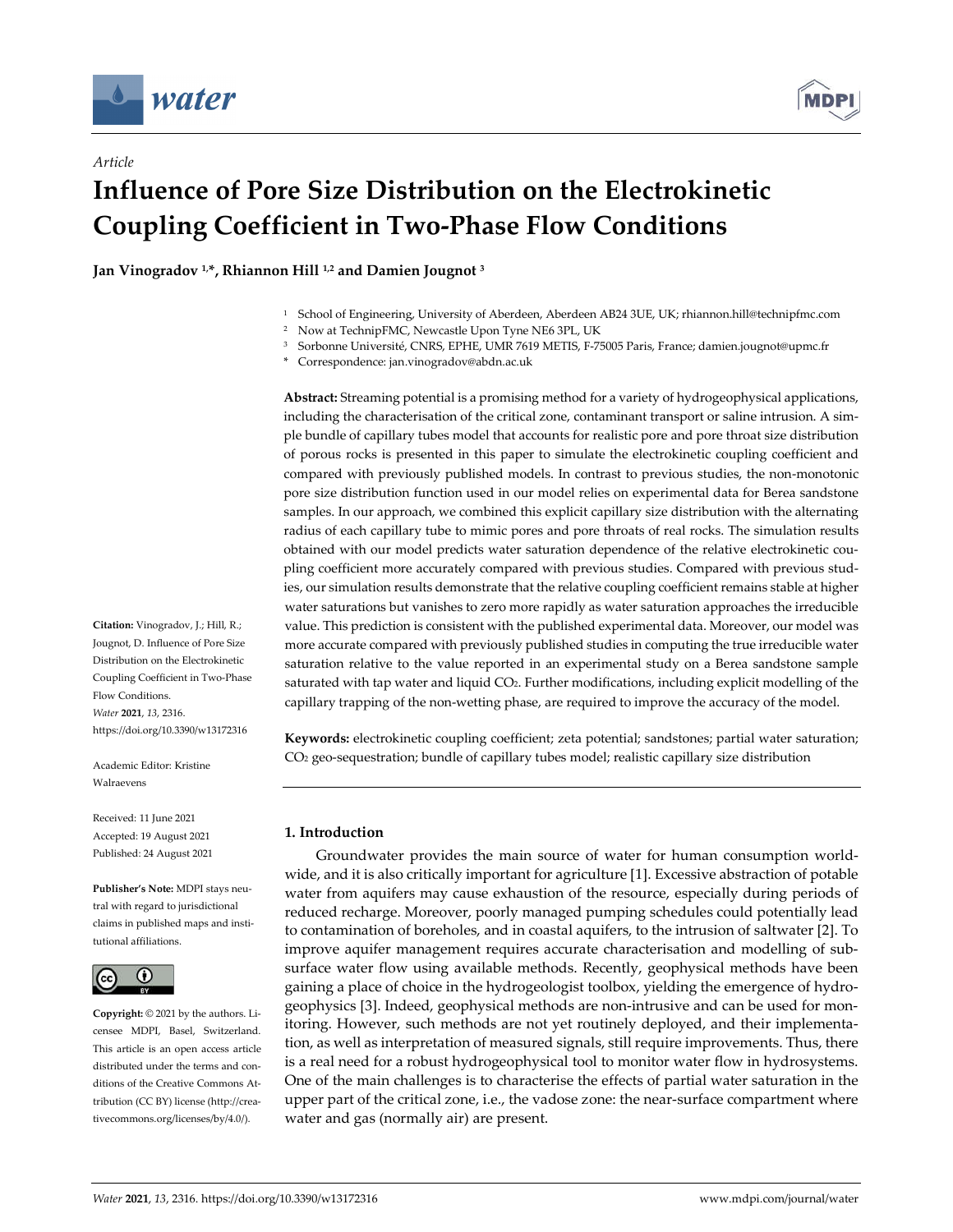The self-potential method (SPM) is a passive geophysical method that consists of measuring the naturally occurring electrical field (e.g., [4,5]). Among other applications, it has been shown to be a promising hydrogeophysical method to predict saltwater intrusion in coastal aquifers [6], to monitor rain or saline tracer infiltration in soils [7], to sense the root-water uptake linked to tree transpiration [8] or to characterise water flow through fractured systems [9]. SPM is a non-intrusive, cheap and logistically simple method that can be used for long-term monitoring (e.g., [10]). It does not require large areas to lay out surface electrode arrays, as it can be deployed in boreholes. Moreover, the method is useful in relating the measured self-potential (SP) signal to aquifer heterogeneities, and the SP response also correlates with water saturation (*Sw*).

SP arises in subsurface settings saturated with water in response to pressure, concentration and temperature gradients, all of which may occur naturally in freshwater aquifers (e.g., [11]). Depending on the type of the thermodynamic driving force, SP can be categorised as electrokinetic or streaming (EK), electrochemical (EC) or thermoelectric (TE) potential if they are caused by pressure, concentration or temperature gradients, respectively (e.g., [4,12,13]). EK acts to maintain electroneutrality when an excess electrical charge at the rock–water interface is dragged by the flow. The excess charge that develops at the rock–water interface originates from the establishment of the electrical double layer (EDL) in response to the mineral surface charge that attracts ions of opposite polarity (counterions) from the bulk water (e.g., [14]). These counter-ions populate the diffuse part of EDL and are mobilised by the flow beyond the so-called slip plane, thus giving rise to EK potential (e.g., [15]). The electric potential at the slip plane is termed zeta potential, and it is a key petrophysical property that characterises rock–water interactions. The zeta potential can be estimated from the so-called EK coupling coefficient (*CEK*), which is defined as a ratio of voltage to the pressure difference, and it can be routinely measured in the subsurface and laboratory (e.g., [16,17]).

Vinogradov and Jackson [18] experimentally demonstrated that *CEK* depends on *Sw*. To demonstrate the correlation, Vinogradov and Jackson [18] used the relative coupling coefficient  $(C_r)$  that relates  $C_{EK}$  at partial saturation to that at  $S_w = 1$ . Previous empirical, analytical and numerical studies have tried to relate  $C_r(S_w)$  to various aquifer and fluid properties (e.g., [15,19–22]). However, there is still no consensus in the literature, thus suggesting that although *Cr*(*Sw*) is a crucial parameter for flow characterisation, it is still poorly understood. Moreover, it appears that *Cr*(*Sw*) strongly depends on the porous medium considered in the study [22].

Measuring *Cr*(*Sw*) is a challenging task, which cannot be carried out for all possible permutations of minerals and fluids. Moreover, the behaviour of *Cr* with water saturation is not always predictable or easy to interpret from experimental observations. Therefore, it is essential to develop a model that explains the expected *Cr*(*Sw*) and, more importantly, is capable of predicting the correlation between *Cr* and *Sw*. The current modelling techniques of *Cr* consider four main approaches: (1) the pore-network modelling (e.g., [23,24]), which represents the pore space topology as an ensemble of larger voids (pores) connected by narrower channels (pore throats); (2) direct pore-scale modelling in which the governing equations are solved for a precisely reconstructed pore-geometry (e.g., [25]); (3) the Representative Elementary Volume modelling that represents a porous medium as a number of blocks (elements) so that the fluid properties are assigned to each block, and the governing equations are solved using finite difference (volume) or finite elements approach (e.g., [22]); (4) the Bundle Of Capillary Tubes (BOCT) modelling that uses a bundle of parallel tortuous capillaries as a representation of the pore space (e.g., [26,27]).

All the above approaches have certain advantages and drawbacks. The pore-network and direct pore-scale models require precise reconstruction of the pore space from SEM and/or micro-CT images, both of which are technologically challenging and time-consuming. Moreover, the produced images by SEM and micro-CT are of nm- to μm-scale and therefore, the image-based models are of the same scale, which in most cases cannot be representative of a larger scale experimental condition, and the models need to be up-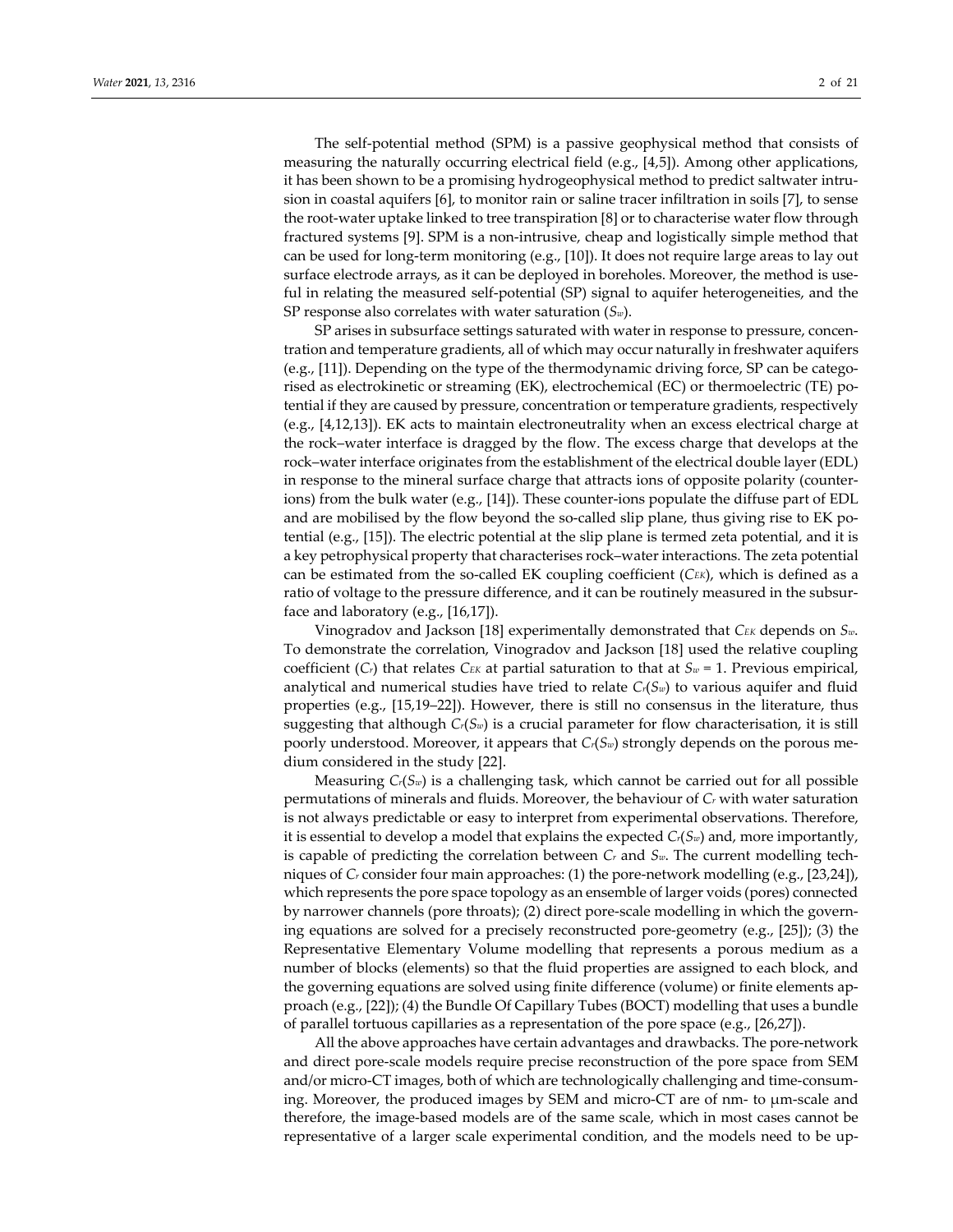scaled, thus losing their precision. Despite the fact that these models are efficient in solving the governing equations, image processing is computationally expensive and timeconsuming. Moreover, unlike the direct pore-scale model, the pore-network models represent the pore space by spherical voids and circular (triangular, rectangular, etc.) ducts (e.g., [23]); hence, these models do not capture true pore space topology. Even though Jougnot et al. [24] showed that this true pore geometry is not necessarily needed to predict electrokinetic couplings in saturated conditions in the absence of surface electrical conductivity, the pore space topology plays a major role when considering the partially saturated conditions.

On the other hand, the REV approach can be applied for modelling flows on a much larger scale (up to kms), and its computational efficiency depends on the number of gridblocks used to model aquifers, so that more accurate representation of subsurface setting would require millions of grid-blocks and the simulation would become extremely timeconsuming. Moreover, such REV models take average fluid and aquifer properties across the size of a grid block, thus disregarding accurate physics of multi-phase flows. Simulated multi-phase flow using REV approach also relies on inaccurate, often empirically assumed, relative permeability and capillary pressure data (e.g., [22]).

The BOCT approach in modelling multi-phase flow in porous media is simple and captures and explicitly describes most of the petrophysical properties, such as water content (e.g., [28]), porosity and permeability (e.g., [29,30]), electrical conductivity (e.g., [31,32]) and thermal conductivity (e.g., [33]). However, the representation of the pore space is quite poor since pores are represented by capillary tubes that do not intersect and fluids flow in one direction. Such an approach is, of course, useful in modelling real mmto cm-scale coreflooding experiments, in which flows are 1-D in nature. Thus, the BOCT model is capable of providing useful insights into single- and multi-phase flows in porous media on a larger scale than pore-network or direct pore-scale models while still accurately capturing basic petrophysical properties from the fundamental hydrodynamic principles. There are, however, some limitations of the BOCT approach that include unrealistic capillary (pore) size distribution and constant capillary radius even for 1-D simulations, and which need to be addressed and improved.

One can utilise the approach of Jougnot et al. [27] to determine the EK coupling coefficient based on inferred capillary size distribution. In this study, the authors use two hydrodynamic functions (the so-called water retention and relative permeability function) to infer the size distribution of equivalent straight capillaries. In their study, the EK coupling coefficients predicted from their model are highly soil- or rock-specific.

Therefore, the aim of this study is to improve on published BOCT models by introducing a more realistic non-monotonic capillary size distribution obtained from direct pore size distribution measurements and alternating capillary radii. We report the effect of the new capillary size distribution on simulated petrophysical properties in comparison with previously published studies. Moreover, we report a case study and analysis of the application of the novel BOCT model to experimental data on partially saturated porous media reported in the case study.

## **2. Methodology**

#### *2.1. Basic Definitions and Capillary Size Distribution*

The classical BOCT model considers *N* capillaries, with each capillary permitted to have a different radius *rc*. The capillaries are confined within a model of length *L* and area *A*, as displayed in Figure 1. Each capillary within the model is defined by a length *Lc*, tortuosity  $t_c = L_c/L$  and a cross-sectional area to flow  $A_c = \pi r_c$  [26,34].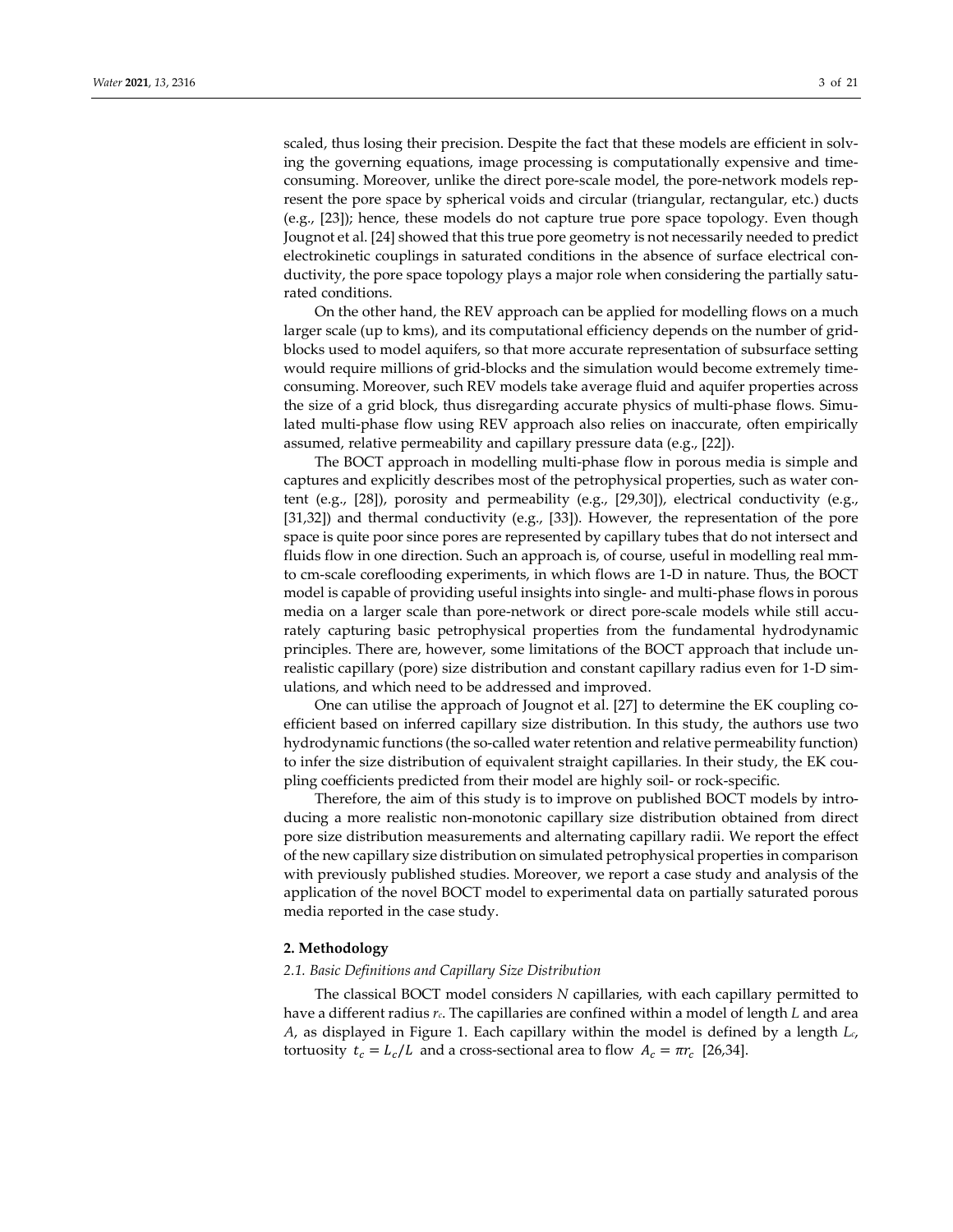

**Figure 1.** The bundle of capillary tubes (bold curves) model. The inset to the right shows the two representations of modelled capillaries having the (i) constant (left) and (ii) alternating (right) radius. In the alternating capillary radius model, the pore throat is modelled by a reduced radius  $ar_c$ , while the pore throat length is defined by  $c\lambda$ , where  $\lambda$  is the pattern length, which is described in more detail below [35].

The bundle of capillary tubes model deviates from the true pore structure of porous geologic media, as it is formulated on the assumption that there are no points of intersection between capillaries and that all capillaries run parallel with the same orientation [26]. It is widely acknowledged that the pore structure of geologic media is extremely complex, resulting in the effective porosity and absolute permeability of the media being highly dependent on the ratio of interconnected pore space [36]. However, for the simplicity of modelling, the assumption of zero intersections ensures that the transport of mass and electrical charge through the model takes place in only one direction [26]. Furthermore, in order to define an average tortuosity *t* for the model, it is assumed that the capillary radius *rc* and length *Lc* are independent of each other.

The previously published works of Jackson [21,26] and Soldi et al. [37] define the distribution of capillary radii throughout the model differently. Jackson [21, 26] states the number of capillaries with radius between  $r_c$  and  $r_c + dr_c$  as  $n(r_c) dr_c$  such that the total number of capillary tubes is

$$
N = \int_{r_{min}}^{r_{max}} n(r_c) dr_c,
$$
\n(1)

where *N* is the total number of capillaries, and  $r_{min}$  and  $r_{max}$  denote the minimum and maximum capillary radius within the model, respectively. The distribution of capillaries throughout the model is associated with the capillary radius by a function of the form [25].

$$
n(r_c)dr_c = D_J \left(\frac{r_c - r_{max}}{r_{min} - r_{max}}\right)^m,\tag{2}
$$

where *D<sub>I</sub>* is the normalization factor (constant, unitless) and 0 < *m* < ∞ (constant, unitless). The distribution function monotonically decreases at all values of *m* with the exception of  $m = 0$ , where the function produces a uniform distribution of capillary radii between  $r_{min}$ and  $r_{max}$  (Figure 3 in [26]). As the value of *m* increases, the frequency distribution is skewed more towards smaller radii values, similar to the skewed pore size distributions exhibited in many geologic porous media [26,38,39].

The frequency distribution of capillary radii presented by Soldi et al. [37] is somewhat different to that of Jackson [21,26]. Soldi et al. [37] assume that the number of pores with radii greater than or equal to a specific capillary radius *R* follows a fractal law such that [28,29,35,40]: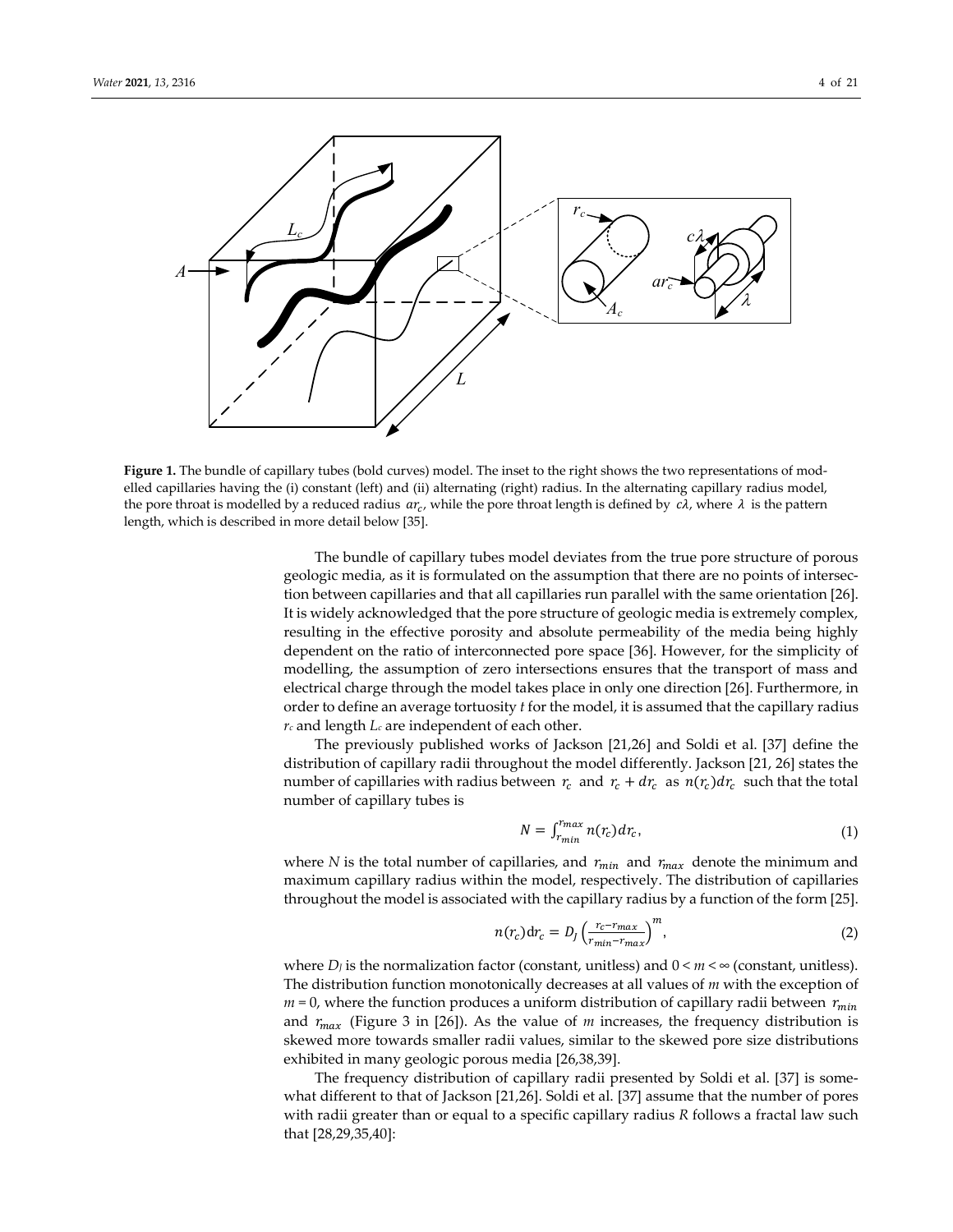$$
N(r_c) = \left(\frac{R_{REV}}{r_c}\right)^{D_S}
$$
\n(3)

where  $0 < r_{min} \le r_c \le r_{max} < R_{REV}$ , Ds represents the dimensionless pore fractal dimension  $(1 < D<sub>S</sub> < 2)$  and *RREV* is the radius of a cylindrical representative elementary volume (e.g., a cylindrical sample of porous geologic media) [37]. If  $r_{max} = R_{REV}$ , then  $N =$ 1 and the cylindrical *REV* is entirely occupied by a single pore [35]. Conversely, if  $r_{min}$  = 0, there are an infinite number of pores within the *REV* [35]. The cumulative pore size distribution (Equation (3)) is then differentiated with respect to  $r_c$  to obtain an equivalent expression to Equation (2). The distribution of capillaries throughout the model is defined in terms of  $dN(r_c)$ , which represents the number of capillaries whose radii fall within the small range  $r_c$  to  $r_c + dr_c$  [37]:

$$
dN(r_c) = D_S R_{REV}^D r_c^{-D_S - 1} dr_c \tag{4}
$$

A significant difference between the distributions produced from Equations (2) and (4) stems from a criterion of the model proposed by Soldi et al. [37] that the largest capillary must always exist. Unlike the frequency distribution of Jackson [21,26] (Equation (2)), that of Soldi et al. [37] (Equation (4)), cannot be skewed and so the accuracy of choice for *rmax* greatly influences how representative the BOCT model is of the modelled porous geologic media.

Nonetheless, by the implementation of capillary tubes with varying radii, the work of Soldi et al. [35,37] enhanced the BOCT model. The addition of pore throats within the model, rather than the constant radius approach adopted by Jackson [21,26], provides a more realistic representation of the pore structure in geologic media, thus enabling explicit modelling of residual phase saturation and impact of wettability alteration. The inset of Figure 1 displays the pore geometry of a single capillary tube proposed by Soldi et al. [35]. The radius at a particular point *x* along the length of a capillary is expressed as [35]:

$$
r_c(x) = \begin{cases} ar_c & \text{if } x \in [0 + \lambda n, \ c\lambda + \lambda n] \\ r_c & \text{if } x \in [c\lambda + \lambda n, \ \lambda + \lambda n] \end{cases}
$$
(5)

where *a* denotes the ratio in which the capillary radius is reduced, known as the radial factor ( $0 \le a \le 1$ , dimensionless), hence  $ar_c$  represents the radius of the periodically distributed pore throats along the length of each capillary. It is assumed that each pore and its adjacent pore throat have a wavelength, or pattern length,  $\lambda$ , with the length of each capillary containing an integer number of wavelengths,  $M$ . Subsequently, the length of a pore throat is expressed as  $c\lambda$ , where c represents the segment of  $\lambda$  which contains a pore throat, also known as the length factor ( $0 \leq c \leq 1$ , dimensionless), and  $n =$  $0, 1, \ldots$   $M - 1$  [35].

Although the bundle of capillary tubes model is not the most accurate representation of the pore space in geologic media, the published works of Jackson [21,26] and Soldi et al. [37] individually provide good insight into the applications and advantages of modelling porous media as a bundle of tortuous capillary tubes. However, neither Jackson [21,26] nor Soldi et al. [37] considered non-monotonic capillary size distribution. On the other hand, Jougnot et al. [27] considered non-monotonic capillary size distribution but used the constant capillary radius approach, and their capillary size distribution was indirectly inferred from other modelled properties rather than from actually measured one. Moreover, many published studies investigated such non-monotonic pore size distribution and its effects on capillary pressure [41], relative permeability [42] or hydraulic conductivity [43]. However, to the best of the authors' knowledge, such capillary distribution functions have never been used in modelling coupled electro-hydrodynamic problems. In this study, we present a new BOCT model that considers a non-monotonic pore size distribution based on experimentally measured pore size distribution and alternating capillary radius. Moreover, our new model is constructed to match the reported porosity and permeability values of a real sandstone sample and cross-compare the modelled hydro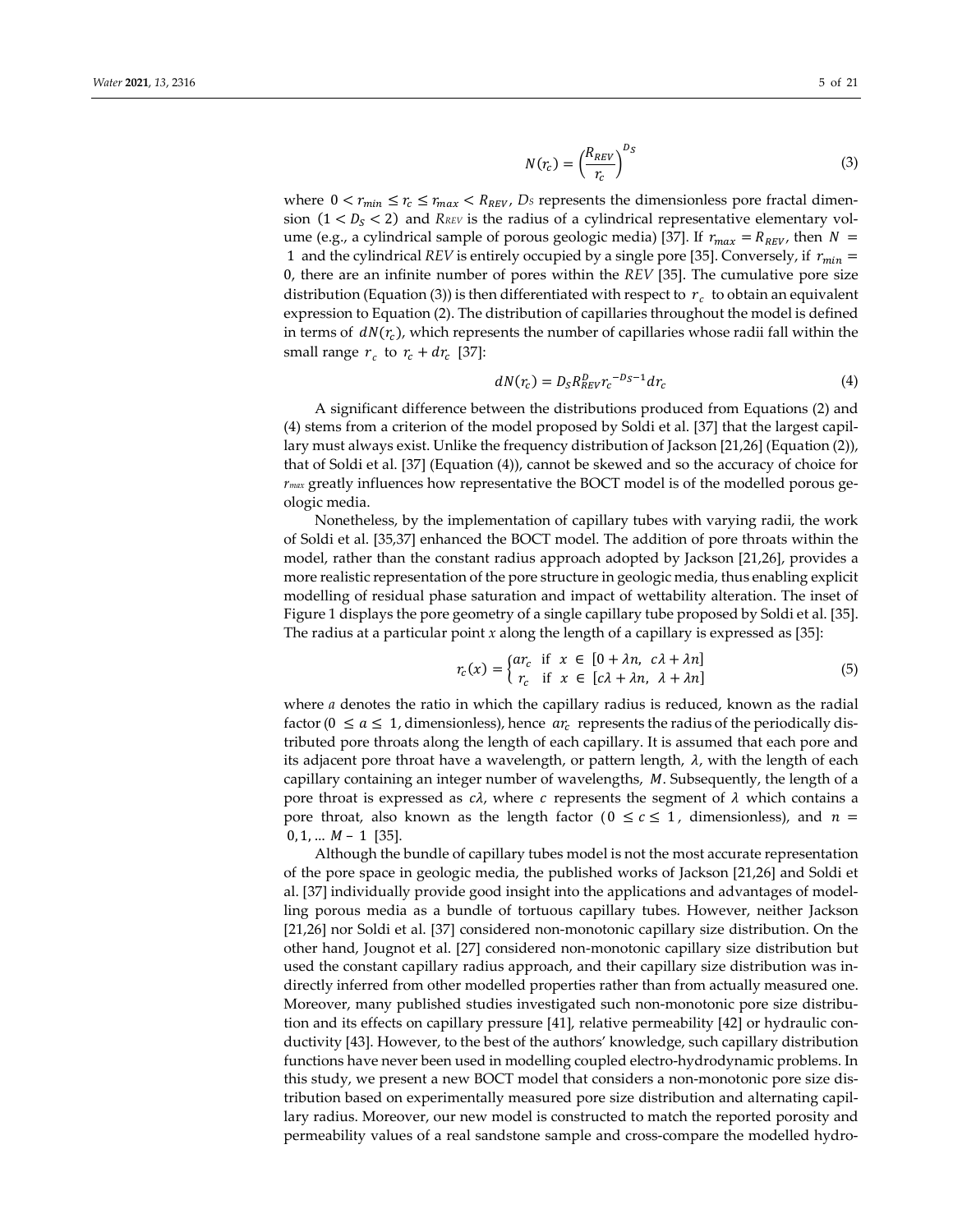and electrodynamic properties between the three types of capillary size distribution (termed *Jackson*, *Soldi*, *New*) and both constant and alternating capillary radius approaches. It should be noted that although our BOCT model was developed using available information on pore size distribution for a given rock sample, unlike in pore-network or direct pore-scale models, such information is not essential for BOCT models as capillary (pore) size distribution can be obtained from matching sample's porosity and permeability.

## *2.2. Minimum and Maximum Capillary Radius*

The Berea sandstone core sample, as discussed in Moore et al. [44], was modelled as a bundle of tortuous capillary tubes, assuming the system was water wet. Prior to implementing any capillary size distribution (CSD) function, a review of relevant literature surrounding Berea sandstone pore size distribution was conducted in order to determine the most appropriate minimum and maximum capillary radius to be used in the model. Table 1 summarises the six key research papers consulted during the decision-making process, and Figure 2a,b present the pore size distributions from Shi et al. [39] and Li and Horne [38], respectively. The values of pore radius and throat radius given in Table 1 are either explicitly stated within the respective research paper as a single value or have been taken as the peak value from a pore size distribution curve.



**Figure 2.** Pore size distribution of Berea sandstone reported in terms of (**a**) pore radius, extracted from Shi et al. [39], and (**b**) pore throat radius, extracted from Li and Horne [38].

| Literature Reference | Method                 | (%)       | <b>Porosity Permeability</b><br>(mD) | Pore<br>Radius<br>(um)   | Throat<br>Radius<br>$\mu$ m) |
|----------------------|------------------------|-----------|--------------------------------------|--------------------------|------------------------------|
| Hu et al. [45]       | Micro-CT               | $10 - 25$ | 500-5000                             | 15                       |                              |
| Li and Horne [38]    | Mercury injection      | 23        | 804                                  | 10                       |                              |
| Minagawa et al[46]   | NMR                    | -         |                                      | 14                       | 14                           |
| Ott et al. [47]      | Mercury injection      | 22        | 500                                  | $\overline{\phantom{0}}$ | 20                           |
| Thomson et al. [48]  | Simulation (dry)       | 19.9      | 132-167                              | 2.72                     | 1.29                         |
| Thomson et al. [48]  | Simulation (saturated) | 15.8      | $61.5 - 115$                         | 2.72                     | 1.32                         |
| Shi et al. [39]      | Mercury injection      | 18.7      | 330                                  | 10                       |                              |

**Table 1.** Pore and throat radii of Berea sandstone samples with respective porosity and absolute permeability. NMR is the Nuclear Magnetic Resonance.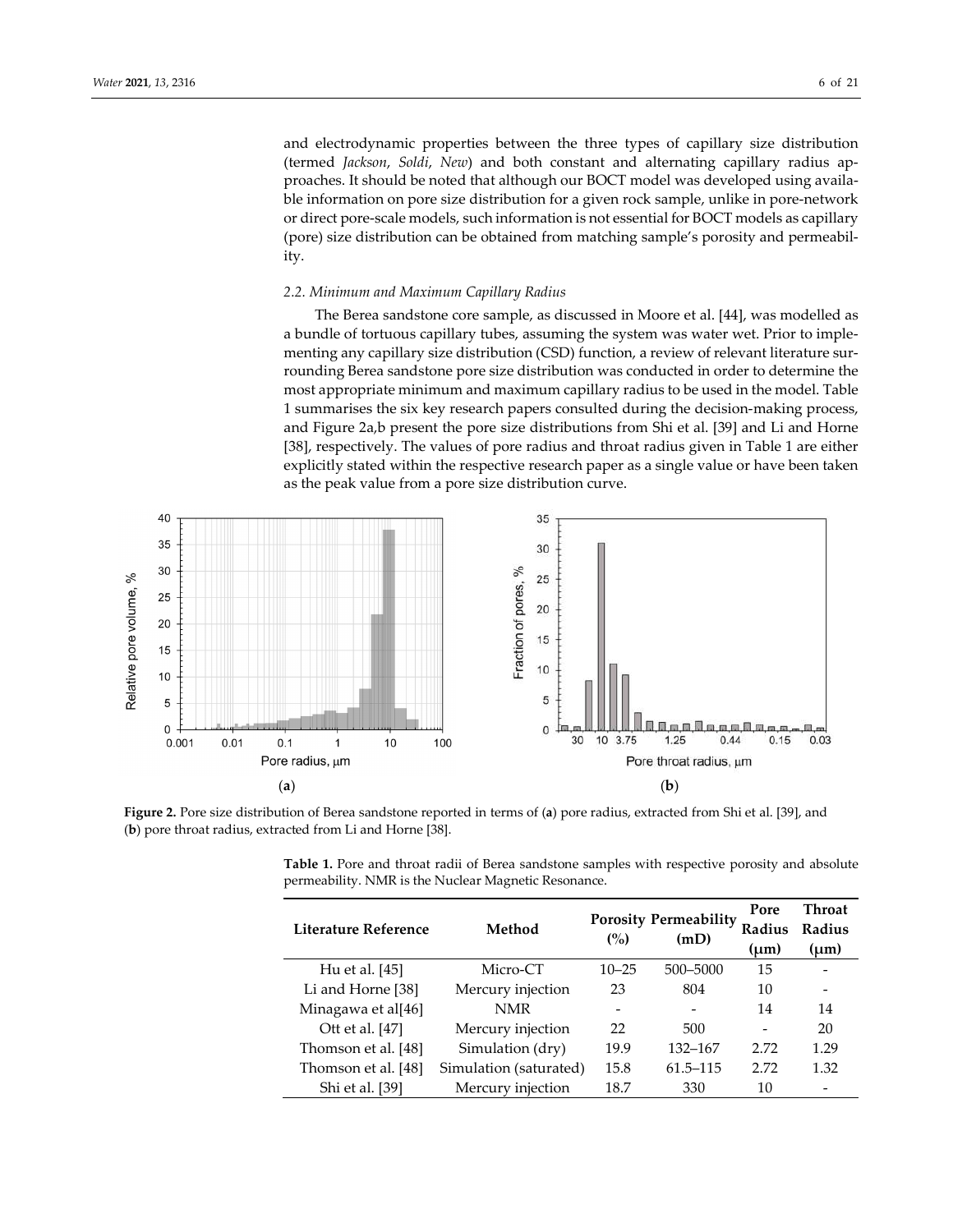The findings in the paper of Li and Horne [38] are presented in terms of pore throat diameter. Therefore, a rough assumption was made that the pore throat diameter was approximately equal to the pore radius, assuming a radial factor (ratio between throat and capillary radius) of 0.5, and so the pore radius has been reported as 5  $\mu$ m in Table 1. Furthermore, Minagawa et al. [46] present a pore and throat size distribution as one figure, the peak of which sits at approximately 14  $\mu$ m. Therefore, it has been assumed that this figure represents the average of all pore and throat radii, and so 14 μm has been presented in Table 1 as both the pore radius and the throat radius. The radius values from Ott et al. [47] and Thomson et al. [48] were determined to be outliers as they were, respectively, significantly larger and smaller than other values from the literature.

Initial values of *rmin* and *rmax* were considered by consulting the pore radius and throat data presented in Table 1 and Figure 2 and chosen to be 5 and 60 μm, respectively. The minimum value of 5 μm was selected due to the negligible pore volume of capillaries below this value, as depicted in Figure 2a, which will subsequently only be occupied by the wetting phase at the irreducible water saturation and will not contribute to flow within the core sample—therefore, having no impact on the permeability of the model. The minimum *rmax* value considered was 60 μm, again selected based on the maximum radius presented in Figure 2a. However, the simulation procedure was conducted using *rmax* of both 60 μm and 100 μm to investigate the influence of *rmax* on the distribution functions.

## *2.3. Matching Porosity and Permeability to Berea Sandstone*

The porosity and permeability of the BOCT model were calculated using Jackson (2010) (Equations (4) and (5), respectively). Three CSD functions were then investigated, with their constants and exponents adjusted accordingly, in order to match the porosity of the model to the porosity of the Berea sandstone sample reported as 18.75% in Moore et al. [44]. Since no permeability was provided by Moore et al. [44], the permeability of the Berea core sample, and therefore BOCT model, was estimated from the literature data obtained from experimental procedures (Table 1). This resulted in a permeability range of 10s to low 100s mD being considered acceptable for a sample with 18.75% porosity.

Accurately predicting the tortuosity of the Berea sample was key in matching all three CSD functions, as tortuosity is required to calculate both porosity and absolute permeability using both *Jackson* and *New* approaches (note the porosity and permeability calculation using *New* CSD relies on Jackson [21] Equations (4) and (5)). To compute the sample porosity using the *Soldi* CSD also requires tortuosity (Equation (5) in [37]). The tortuosity of the model was calculated using studies of Civan (2007, Equation (3)–(14)) and Jougnot et al. ([15], Equation 4.29), in which *F* represents the formation factor of the Berea sandstone, which was explicitly stated as 24 in Moore et al. [44]. The Civan [49] and Jougnot et al. [15] approaches yielded tortuosity of 4.33 and 2.12, respectively. An additional calculation method outlined by Tiab and Donaldson [50] returned a tortuosity of 10.77, whilst Zecca et al. [51] recorded tortuosities of 4.3 and 4.5 for Berea sandstone using water and methane at 3 MPa, respectively. Attia et al. [52] measured tortuosities in the range of 3.78–4.71 for Berea sandstone, with an average value of 4.16. Therefore, range of values was investigated to determine the most realistic tortuosity and value of 4.5 was selected for a sample with porosity of 18.75%. In this study, we assumed the tortuosity to be independent of phase saturation, consistent with published studies [53,54].

#### *2.4. Constant Capillary Radius*

The first CSD examined was that proposed by Jackson [26] using Equation (2) and constant capillary radius. When manipulating the *m* and *DJ* parameters of the *Jackson* CSD, it was imperative to decide on whether the total number of capillaries was kept constant or the total volume of capillaries was constant. As  $r_{min}$  and  $r_{max}$  were predetermined based on literature values, in order to accurately replicate the sample examined by Moore et al. [44] for which the absolute permeability was not reported, the values of *m* and *DJ* were optimised until the porosity of the BOCT model matched that of the Berea core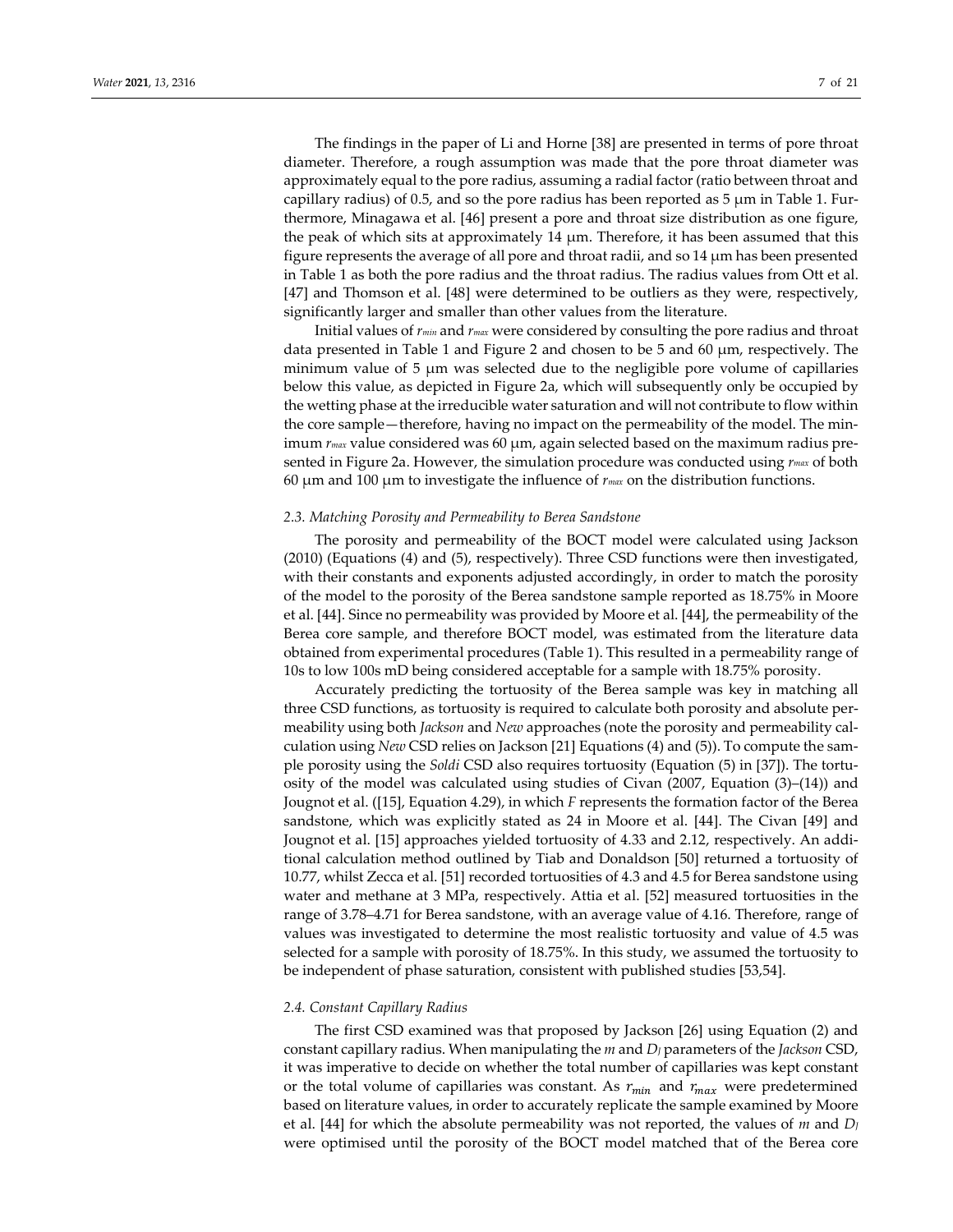sample (18.5%), therefore ensuring the total volume of capillaries remained constant. Furthermore, it was crucial to ensure that the CSD resembled the pore size distributions depicted in Figure 2a (the right-hand side at pore radii greater than  $6 \mu m$ ) whilst still ensuring a realistic permeability for the model consistent with literature values (Table 1). It was, therefore, important to first choose the exponent *m* that gave the general shape of the distribution required and then to adjust  $D_J$  to achieve a porosity of 18.75%.

The second capillary size distribution examined was *Soldi* CSD using Equation (4). As all values of  $r_c$  had already been incrementally distributed between  $r_{min}$  and  $r_{max}$ and *RREV* was a fixed value of 12,500 μm taken from Moore et al. [44], the only parameter which could be adjusted to match the desired porosity was the fractal dimension, *DS*. Therefore, the fractal dimension was manipulated until the porosity of the BOCT model matched that of the Berea sandstone sample.

Following the review of the literature surrounding Berea pore size distribution, the findings of Shi et al. [39] were determined to be the most similar to the core plug examined by Moore et al. [44]. This conclusion was drawn as the porosity reported in both papers was the same, and the permeability reported by Shi et al. [39] fell nicely within the range of permeability expected of Berea sandstone. Furthermore, Shi et al. [39] presented a detailed pore size distribution as displayed in Figure 2a, and for these reasons, the *New* CSD for the BOCT model was predominantly based on these findings.

The desired shape of the *New* CSD was replicated by modifying Jackson [26] distribution (Equation (2)) and invoking three intervals such that to capture the peak pore radius observed in the literature:

$$
(r_c) \mathrm{d}r_c = \begin{cases} D_1 \left( \frac{r_c - r_{min}}{r_{max} - r_{min}} \right)^{m_1} & \text{for} \quad r_{min} \le r_c \le 10 \,\mu\text{m} \\ & \text{constant} \quad & \text{for} \quad 10 \,\mu\text{m} < r_c < 12 \,\mu\text{m} \\ D_2 \left( \frac{r_c - r_{max}}{r_{min} - r_{max}} \right)^{m_2} & \text{for} \quad 12 \,\mu\text{m} \le r_c \le r_{max} \end{cases} \tag{6}
$$

The limits of each interval were determined by calculating the average pore size from the data in Table 1, which resulted in an average peak pore radius of 11 μm, thus informing on the location and the width of the peak. As before,  $D_1$  and  $D_2$  represent the normalisation factors of the first and third interval, respectively, with *m*<sup>1</sup> and *m*<sup>2</sup> being the respective skewing constants.

Table 2 displays the final values required for the parameters of all three distribution functions for the BOCT model with constant capillary radius, each resulting in a porosity of 18.75%. Bearing in mind the typically expected permeability of Berea sandstone from literature (Table 1), it was concluded that the values in Table 2 resulted in the most accurate and realistic pore size distributions and permeabilities for the model with 18.75% porosity, with Table 3 providing the resulting permeability and total number of capillaries within the model.

**Table 2.** Values required for each parameter of *Soldi*, *Jackson and New* CSD functions to obtain porosity of 18.75% for constant radius BOCT model when  $dr_c = 0.1 \mu m$ . Number of significant figures varies due to the requirement to match porosity exactly.

| Distribution | Parameter      | $r_{max} = 60 \mu m$ | $r_{max}$ = 100 $\mu$ m |
|--------------|----------------|----------------------|-------------------------|
| Soldi        | $D_{S}$        | 1.31875              | 1.2565                  |
| Jackson      | $D_I$          | 1185.32              | 342.74                  |
|              | m              | 10                   | 10                      |
| New          | $D_1$          | 39,850               | 119,990                 |
|              | m <sub>1</sub> | $\mathcal{P}$        | $\overline{2}$          |
|              | D <sub>2</sub> | 978.4                | 1131                    |
|              | m <sub>2</sub> | 8                    | 16                      |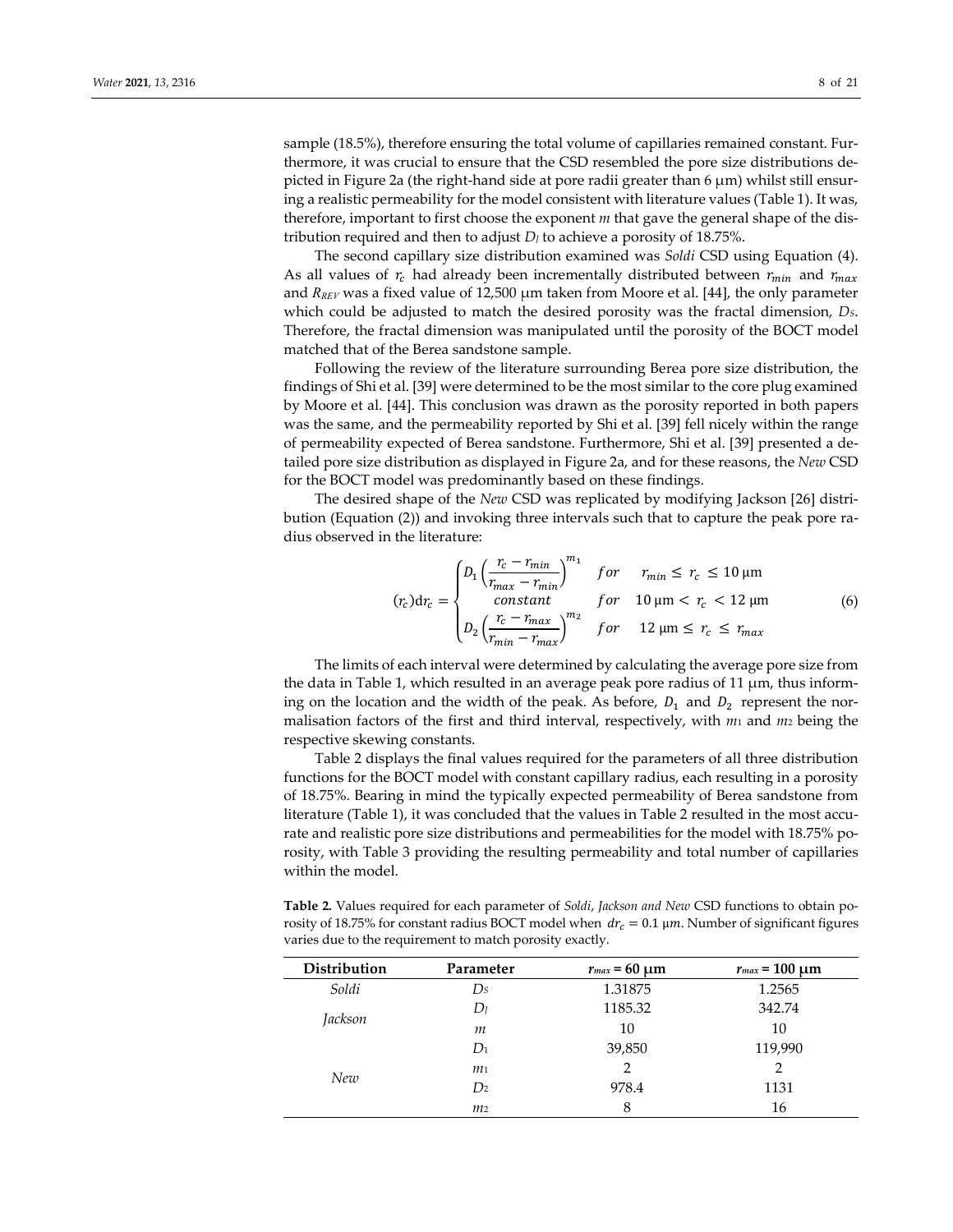It is clear that the permeability obtained with *Soldi* CSD using Equation (4) is outside the expected range of the literature. This is caused by the inability to skew the *Soldi* CSD function towards smaller capillaries due to the criterion of the model that the largest capillary must always exist.

**Table 3.** Permeability and number of capillaries within the model for *Soldi*, *Jackson* and *New* CSD functions with constant capillary radius and a model porosity of 18.75% when  $dr_c = 0.1 \,\text{\mu m}$ .

|                            | $r_{max} = 60 \mu m$                                                |        | $r_{max}$ = 100 $\mu$ m |        |
|----------------------------|---------------------------------------------------------------------|--------|-------------------------|--------|
| Distribution $\frac{1}{n}$ | Permeability (mD) No. Capillaries Permeability (mD) No. Capillaries |        |                         |        |
| Soldi                      | 1313                                                                | 29.532 | 3562                    | 18,404 |
| Jackson                    | 263                                                                 | 59.861 | 686                     | 29.772 |
| New                        | 409                                                                 | 29,638 | 434                     | 29,393 |

Figure 3 presents a comparison of each distribution function using Equations (2), (4) and (6) with a maximum capillary radius of 60  $\mu$ m (Figure 3a) and 100  $\mu$ m (Figure 3b). It can be seen from Figure 3 and Table 3 that the *New* CSD provides a more realistic size distribution as it is non-monotonic, as expected from real rocks, and it results in significantly fewer capillaries with radius less than 10 μm compared with *Soldi* and *Jackson* CSD. Both the *Soldi* and *Jackson* CSD require a large number of small capillaries to accommodate for the porosity of 18.75%, while these capillaries do not contribute significantly to flow and hence the permeability. Moreover, increasing *rmax* to 100 μm results in nearly 3-fold increase in the model permeability using the *Soldi* and *Jackson* CSD functions, while the permeability obtained with the *New* distribution remains fairly constant, which is consistent with real rock permeability behaviour if very few larger pores are added to (found in) the sample.



**Figure 3.** Frequency distribution comparison of *Soldi*, *Jackson* and *New* CSD functions using straight capillaries with tortuosity of 4.5,  $dr_c = 0.1 \,\mu\text{m}$ ,  $r_{min} = 5 \,\mu\text{m}$  and (**a**)  $r_{max} = 60 \,\mu\text{m}$  and (**b**)  $r_{max} = 100 \,\mu\text{m}$ .

## *2.5. Alternating Capillary Radius*

To model the CSD with alternating capillary radius requires determination of the radial (*a*) and length (*c*) factors in Equation (5). Examining micro-CT images and pore network modelling, such as the work of Sharqaway [55], allowed average *a* and *c* values to be estimated. Furthermore, the published work of Shehata et al. [56] determined the pore throat radius of Berea to be in the range of 2.5–25 μm, therefore permitting minimum and maximum radial factors of approximately 0.5 and 0.85, respectively. Upon sensitivity analysis of the *a* and *c* (not presented here) and consultation of Sharqaway [55] and Shehata et al. [56], a radial factor  $a = 0.7$  and length factor  $c = 0.2$  were decided to be the most representative of Berea sandstone whilst returning desired permeability values.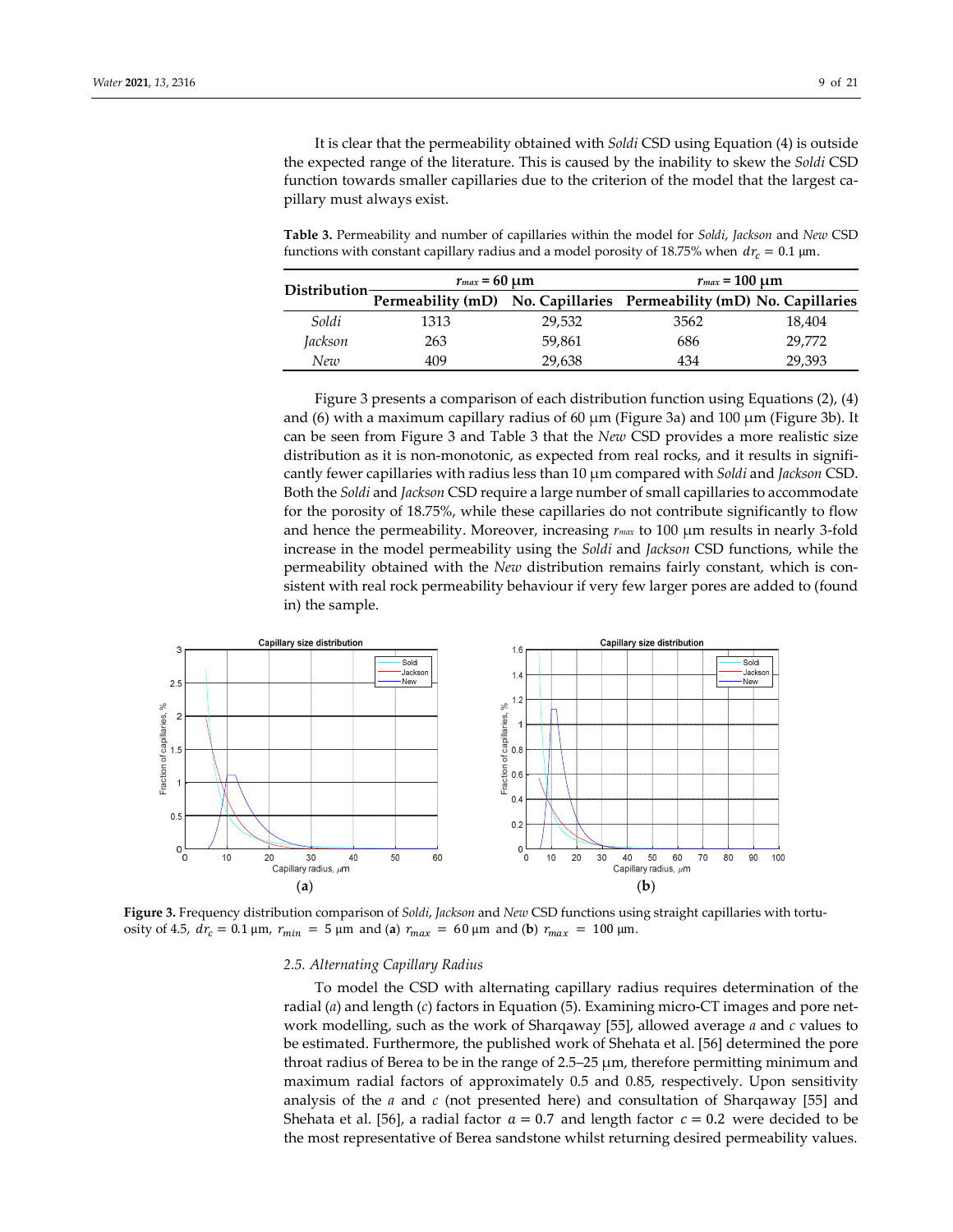Equations for porosity and permeability of the model were altered to account for the implementation of pore throats. The porosity of the model was calculated using an altered form of Equation (4) from Jackson [21] such that:

$$
\phi = \frac{\pi t}{A} \int_{r_{min}}^{r_{max}} f_v(a, c) r_c^2 n(r_c) dr_c \tag{7}
$$

where *t* is the previously defined tortuosity of the model, *A* is the cross-sectional area of the Berea sandstone sample and  $f_\nu(a, c)$  is a dimensionless volume factor (same as Equation (6) in Soldi et al., [37]):

$$
f_v(a,c) = c(a^2 - 1) + 1 \tag{8}
$$

Similarly, the permeability of the model was calculated using an altered form of Equation (5) from Jackson [21] such that:

$$
k = \frac{\phi}{8t^2} \frac{\int_{r_{min}}^{r_{max}} f_k(a, c) r_c^4 n(r_c) dr_c}{\int_{r_{min}}^{r_{max}} f_v(a, c) r_c^2 n(r_c) dr_c}
$$
(9)

where  $f_k(a, c)$  is a permeability factor that quantifies the reduction in volumetric flow rate due to the pore throats (same as Equation (18) in [37]):

$$
f_k(a,c) = \frac{a^4}{c + a^4(1 - c)}
$$
\n(10)

Implementing the radial and length factors into Equations (8) and (10) resulted in volume and permeability factors, *fv* and *fk*, of 0.898 and 0.612, respectively.

Table 4 displays the final values required for the parameters of all three distribution functions – Equations (2), (4) and (6) – for BOCT model with alternating capillary radius, each resulting in a porosity of 18.75%, with capillary radii distributed in increments  $(dr_c)$ of 0.1.

**Table 4.** Values required for each parameter of *Soldi*, *Jackson* and *New* distribution functions to obtain porosity of 18.75% with alternating radius water wet bundle of capillary tubes model with radial and length factors of 0.7 and 0.2, respectively, when  $dr_c = 0.1 \,\text{\mu m}$ . Number of significant figures varies due to the requirement to match porosity exactly.

| Distribution | Parameter      | $r_{max} = 60 \mu m$ | $r_{max}$ = 100 $\mu$ m |
|--------------|----------------|----------------------|-------------------------|
| Soldi        | $\n  Ds\n$     | 1.3341               | 1.27275                 |
| Jackson      | $D_I$          | 1319.82              | 381.57                  |
|              | m              | 10                   | 10                      |
| New          | $D_1$          | 44,350               | 133,650                 |
|              | m <sub>1</sub> | $\mathfrak{D}$       | $\mathcal{P}$           |
|              | D <sub>2</sub> | 1089.2               | 1259.3                  |
|              | m <sub>2</sub> | 8                    | 16                      |

The permeability and total number of capillaries within the bundle of capillary tubes model using each of the distribution functions is detailed in Table 5. The addition of pore throats resulted in a permeability reduction of approximately 83% with all distribution functions. Since the porosity of the model was reduced by the volume factor, the number of capillaries within each model also increased to achieve the desired porosity of 18.75% by 11.3% for both the *Jackson* and *New* distribution functions, and 12.9% and 13.7% for the *Soldi* distribution model with *rmax* of 60 μm and 100 μm, respectively.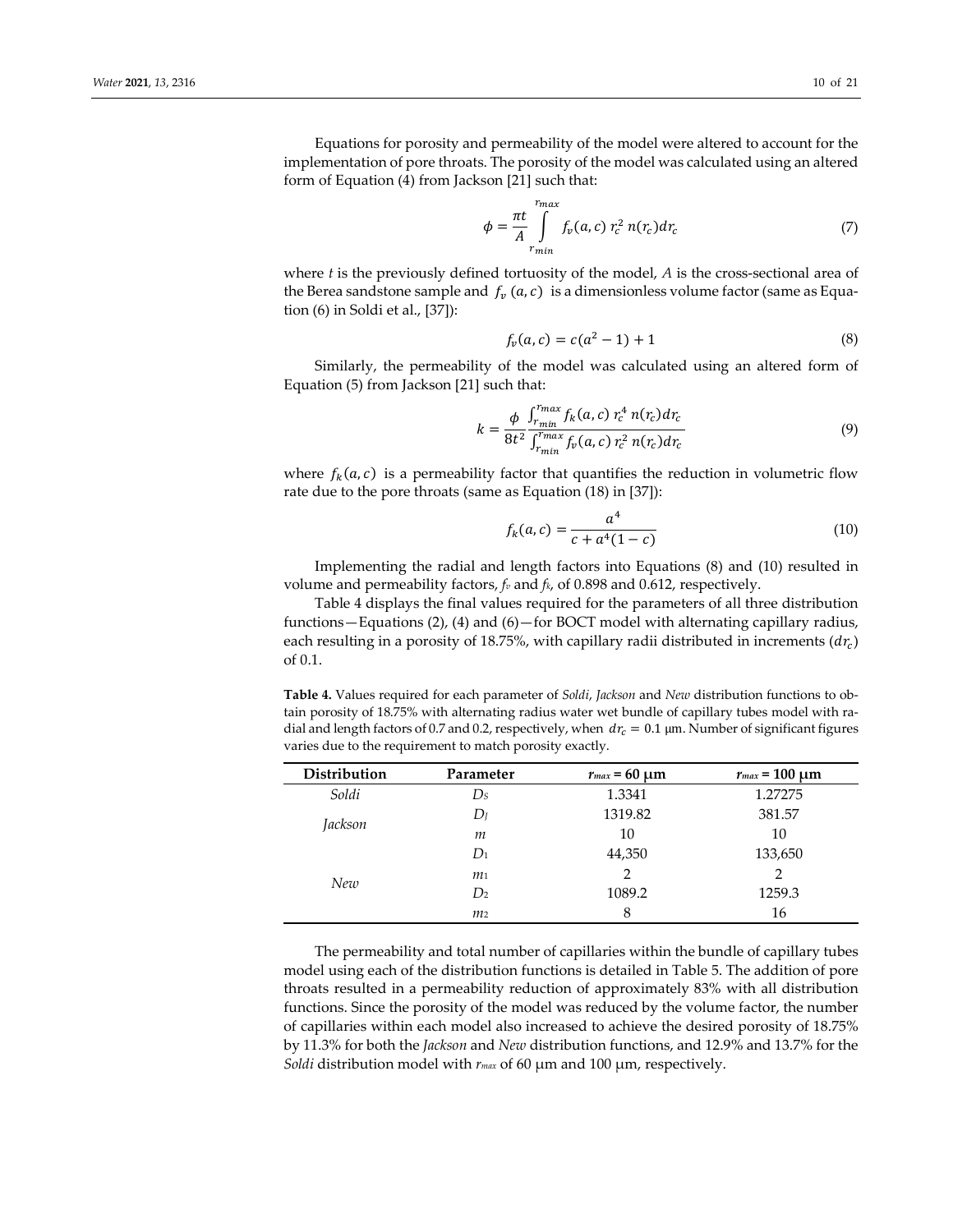|                    | $r_{max}$ = 60 $\mu$ m                                              |        | $r_{max}$ = 100 $\mu$ m |        |
|--------------------|---------------------------------------------------------------------|--------|-------------------------|--------|
| Distribution $\pm$ | Permeability (mD) No. Capillaries Permeability (mD) No. Capillaries |        |                         |        |
| Soldi              | 227                                                                 | 33,355 | 615                     | 20,926 |
| Jackson            | 46                                                                  | 66,653 | 120                     | 33,145 |
| New                |                                                                     | 32.991 | 76                      | 32,733 |

**Table 5.** Permeability and number of capillaries within the model for *Soldi*, *Jackson* and *New* distribution functions with alternating capillary radius and model porosity of 18.75% with radial and length factors of 0.7 and 0.2, respectively, when  $dr_c = 0.1 \text{ }\mu\text{m}$ .

The shape of the capillary size distribution curves remained the same as before with the constant capillary radius model for all three distribution functions, i.e., the *m*, *m*<sup>1</sup> and *m*<sup>2</sup> exponents required for the *Jackson* and *New* distribution functions were untouched. The only aspect of the CSD that changed was the number of capillaries of each size (y-axis magnitude), as apparent in Figure 4. The change is due to the reduced volume of each capillary and thus the need for a greater number of capillaries within the model to achieve a porosity of 18.75%.

![](_page_10_Figure_4.jpeg)

**Figure 4.** Comparison of *Soldi, Jackson and New* distribution functions using alternating capillaries with tortuosity of 4.5,  $dr_c = 0.1$  μm,  $r_{min} = 5$  μm and (**a**)  $r_{max} = 60$  μm and (**b**)  $r_{max} = 100$  μm with radial and length factors of 0.7 and 0.2, respectively.

#### *2.6. Multi-Phase Flow Simulation*

The model was then extended to multi-phase flow by considering a wetting phase *w* (water) and an immiscible non-wetting phase *nw* (CO2 as in [44]). Based on experimental data [57], Berea sandstones exhibit strongly water-wet behaviour when saturated with liquid CO2 and high salinity brine. In the experiments conducted by Moore et al. [44] Berea sample was also saturated with liquid  $CO<sub>2</sub>$ , but tap water was used. Considering the thermodynamics of wettability [58], it is expected that water wetness should increase with decreasing salinity. Therefore, we assumed that our BOCT model is strongly water-wet, and we only consider this case. Moreover, an assumption was made that capillaries occupied by the non-wetting CO2 contain a thin immobile layer of water [21]. This volumetrically insignificant layer of water was included in the model as it contributes to the surface electrical conductivity  $\sigma_{sw}$  and regulates the development of an electrical double layer in the wetting phase (e.g., [59]). It was also assumed that the non-wetting  $CO<sub>2</sub>$  is non-conductive, and therefore there is no electrical double layer in the non-wetting phase and associated with its surface electrical conductivity.

To determine water saturation, *Sw*, and the relative permeability to wetting phase, *krw*, of the model with constant capillary radius, we used the approach described by Jackson ([21]; Equations (6) and (7), respectively).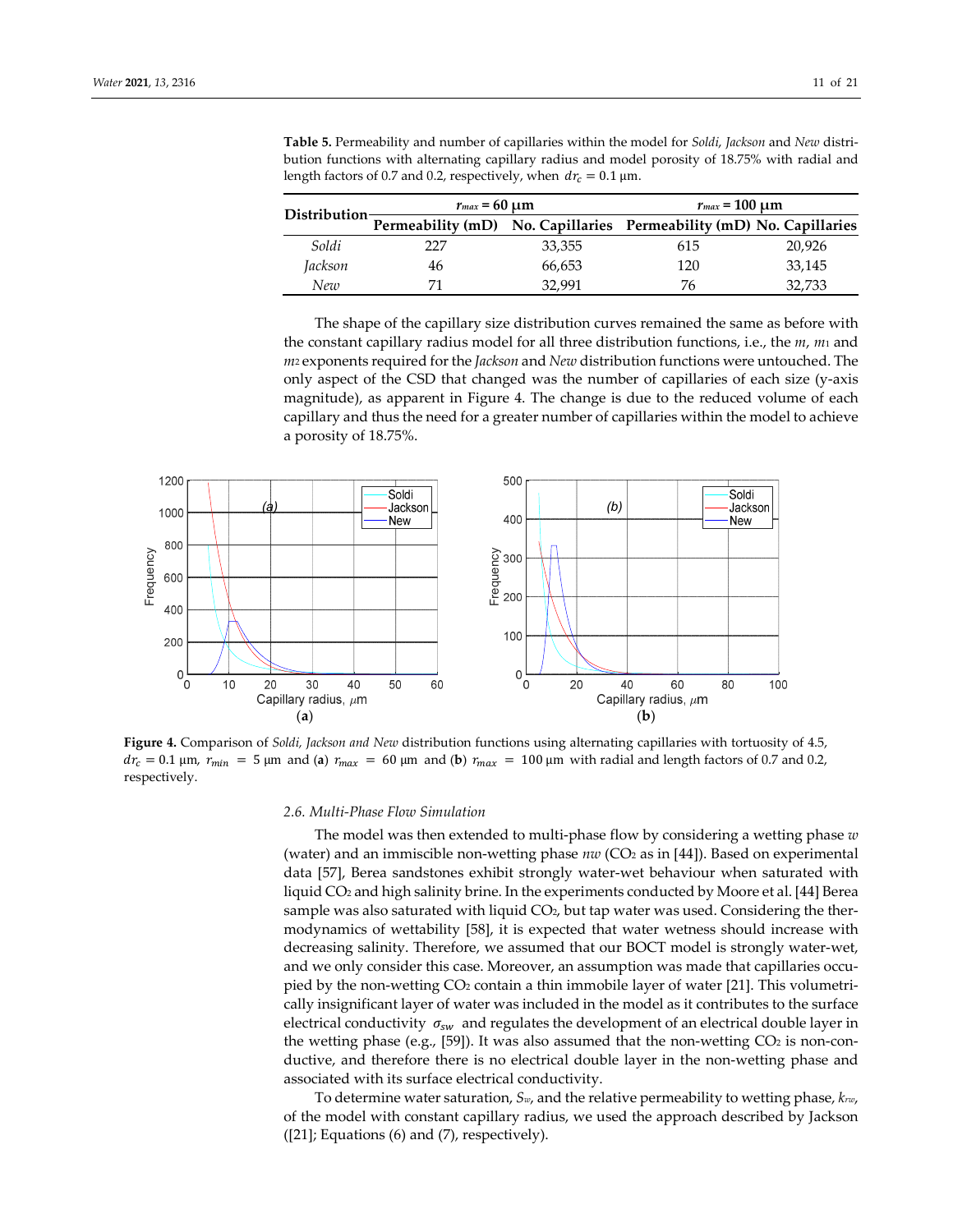The relative streaming potential coupling coefficient *Cr* was calculated as a function of water saturation using both Equations (31) and (33) from Jackson [21], assuming a thin and thick electrical double layer, respectively. In order to adopt the thick double-layer assumption for the model, the surface conductivity must dominate—i.e., the two electrical double layers at opposite sides of the capillary must overlap, resulting in bulk conductivity of the wetting water,  $\sigma_w$ , being negligible compared with  $\sigma_{sw}$ . A criterion was therefore implemented to ensure that the correct  $C_r$  assumption was used within the model, such that if  $\sigma_{sw}$  is less than 10% of  $\sigma_w$ , then the thin double-layer assumption was used; otherwise, the thick double-layer assumption was used.

Equations for water saturation, relative streaming potential coupling coefficient and relative electrical conductivity of the model were altered to account for the implementation of pore throats using the approach outlined by Soldi et al. [37]. Note that Rembert et al. [32] proposed a similar approach (pore and throats) using a different pattern and a fractal capillary size distribution to describe the electrical conductivity in saturated conditions. We introduced two new factors to quantify the reduction in capillary radius due to the presence of pore throats  $(0 \le f_r(a,c) \le 1)$ , and the reduction in  $r_c^3$   $(0 \le f_{cc}(a,c) \le$ 1):

$$
f_r(a,c) = \int_0^{\lambda} r(x) dx = \left[ \int_0^{\lambda c} (ra) dx + \int_{\lambda c}^{\lambda} r dx \right] = c(a-1) + 1 \tag{11}
$$

$$
f_{cc}(a,c) = \int_0^{\lambda} r^3(x) dx = \left[ \int_0^{\lambda c} (ra)^3 dx + \int_{\lambda c}^{\lambda} r^3 dx \right] = c(a^3 - 1) + 1 \tag{12}
$$

For the alternating capillary radius model, the corresponding equations for the relative electrical conductivity and the relative streaming potential coupling coefficient invoking the thin and thick double-layer assumptions become:

$$
\sigma_r(S_w) = \frac{\sigma_w \int_{r_{min}}^{r_{w \max}} f_v(a, c) r_c^2 n(r_c) dr_c + 2\sigma_{sw} \int_{r_{min}}^{r_{max}} f_r(a, c) r_c n(r_c) dr_c}{\sigma_w \int_{r_{min}}^{r_{max}} f_v(a, c) r_c^2 n(r_c) dr_c + 2\sigma_{sw} \int_{r_{min}}^{r_{max}} f_r(a, c) r_c n(r_c) dr_c}
$$
(13)

$$
C_{r}(S_{w}) = \frac{\begin{bmatrix} \int_{r_{nw} min}^{r_{w} max} f_{v}(a, c) r_{c}^{2} n(r_{c}) dr_{c} \\ \int_{r_{nw} min}^{r_{max}} f_{v}(a, c) r_{c}^{2} n(r_{c}) dr_{c} \end{bmatrix}}{\sigma_{r}(S_{w})}
$$
(14)

$$
C_{r}(S_{w}) = \frac{\begin{bmatrix} \int_{r_{mw}min}^{r_{w}max} f_{cc}(a,c) \, r_{c}^{3} \, n(r_{c}) dr_{c} \\ \int_{r_{mw}min}^{r_{max}} f_{cc}(a,c) \, r_{c}^{3} \, n(r_{c}) dr_{c} \end{bmatrix}}{\sigma_{r}(S_{w})}
$$
(15)

In Equations (13)–(15)  $r_{w \, max}$  refers to the radius of the largest capillary occupied by the wetting water, and a minimum radius of capillaries that could be occupied by the nonwetting  $CO<sub>2</sub>$  is referred to as  $r_{nw,min}$ . To investigate an impact on hydroelectrodynamic properties, multiple values of the irreducible water saturation, *Swirr*, were used, ranging from 0 to 0.5 using different values of  $r_{nw,min}$ .

## **3. Results and Discussion**

#### *3.1. Relative Permeability to Water*

The relative permeability to water at *Swirr* between 0 and 0.4 for all three distribution functions investigated are displayed in Figure 5a–c for the models of alternating radius capillaries, when  $r_{max} = 100 \mu m$ . Implementing the code for capillaries of varying aperture into the bundle of capillary tubes model had a negligible effect on the relative permeability results compared with the constant radius results when plotted as a function of water saturation (e.g., [37]), and therefore the latter are not presented. We explain this observation by the fashion in which the pore throats are modelled using the radial and length factors, which results in a reduction of the average capillary radii while not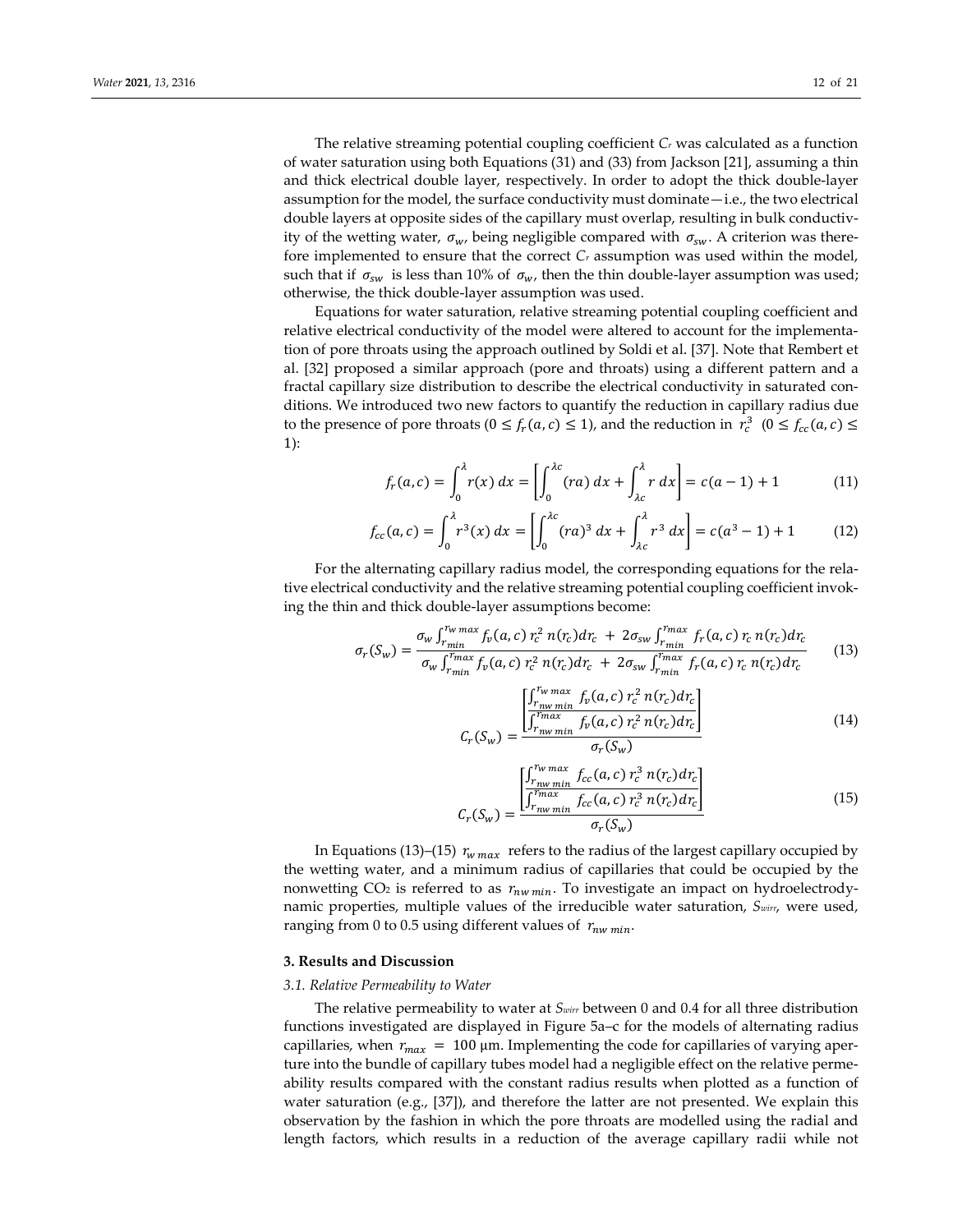explicitly capturing the residual trapping of the non-wetting CO<sub>2</sub>, hence allowing the entire capillary to be occupied by either wetting or non-wetting phase. In reality, in some capillary tubes, depending on the capillary entry pressure, only pores (and usually not pore throats) should be occupied by the non-wetting phase via the so-called snap-off mechanism, which would have an impact on the relative permeability.

However, it is clear from Figure 5 that the distribution of capillary radii throughout the model has a significant impact on the gradient of the *krw* curve at low irreducible water saturations, with each distribution producing notably different values of *krw* in the domain  $k_{rw} \leq 0.8$  when  $S_{wirr} = 0$ . The model constructed using the *New* distribution function has larger relative permeabilities at lower water saturation, whilst the relative permeability of the *Soldi* model increases notably slower. As *Swirr* increases towards 0.4, the *krw* curves of each of the three distribution functions gradually move closer together and begin to overlap. These results suggest that the distribution of capillary radii throughout the BOCT model becomes less significant to the relative permeability of the model as the irreducible water saturation increases.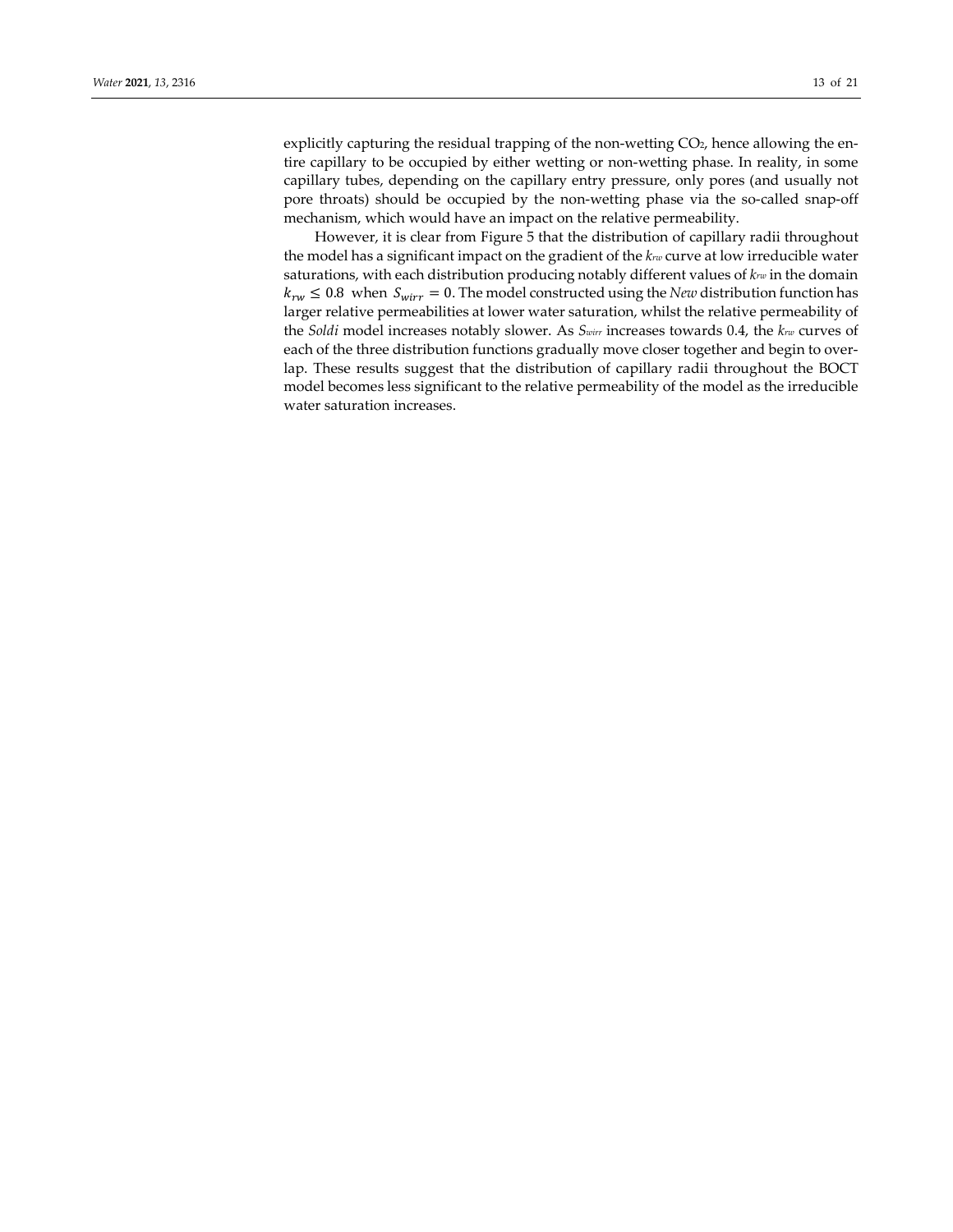![](_page_13_Figure_2.jpeg)

**Figure 5.** Relative permeability (**a**–**c**) and relative streaming potential coupling coefficient (**d**–**f**) of the BOCT model constructed using the *Soldi* (**a**,**d**), *Jackson* (**b**,**e**) and *New* (**c**,**f**) distribution functions with capillaries of alternating radius assuming a thick electrical double layer and significant surface conductivity with maximum capillary radius of 100 μm.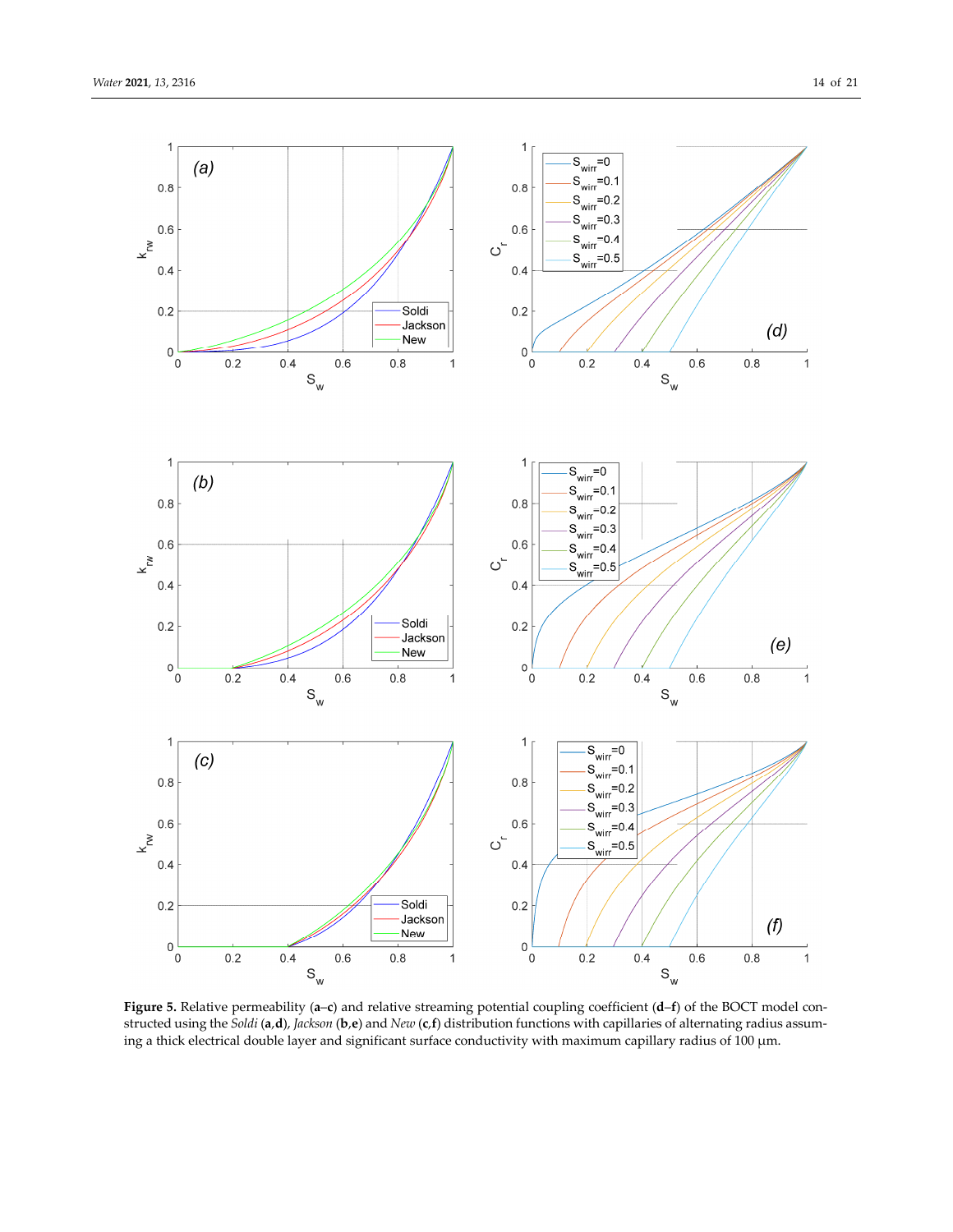## *3.2. Relative Streaming Potential Coupling Coefficient*

The relative streaming potential coupling coefficient *Cr* was investigated for all three distribution functions invoking both the thin and thick double-layer assumptions. It was found that alternating capillary radius did not have any noticeable effect on *Cr* for either CSD or whether the thin or thick double-layer assumption was invoked. This is explained by the inability of the current model to capture realistic residual trapping of the non-wetting phase, thus assuming that any capillary tube in its entirety is occupied either by water or by CO2 regardless of whether the corresponding capillary has a constant or alternating radius. Moreover, varying the capillary size distribution function had no noticeable effect on *Cr* when employing the limit of a thin double layer. This conclusion was drawn when considering both zero and non-zero ( $\sigma_{sw}$  is less than 10% of  $\sigma_w$ ) surface conductivities.

Moore et al. [44] used tap water of 125  $\Omega \cdot m$  electrical resistivity in their streaming potential measurements. Another experimental study on multi-phase streaming potential measurements [18] reported values of *Cr* as a function of *Sw* using liquid non-polar undecane and 0.01 mol/L NaCl solution of approximately 10  $\Omega \cdot m$  resistivity. Consistent with previously reported results [60], surface conductivity becomes dominant when the bulk resistivity exceeds 10  $\Omega \cdot$ m. Therefore, we apply the thick double-layer assumption to describe the water saturation dependence of *Cr* and compare the modelling results to the published experimental data. Figure 5d–f displays the relative coupling coefficient results for all three capillary size distribution functions investigated, assuming a thick electrical double layer, with model  $r_{max} = 100 \,\text{\mu m}$  and capillaries of alternating radius at various *Swirr* values from 0 to 0.5. We do not present results obtained with constant capillary radii as they are essentially identical to those with alternating radii. The difference between the three capillary size distribution functions became apparent when analysing the *Cr* results considering a thick electrical double layer—particularly at small values of *Swirr* (between 0 and 0.2). The *New* distribution function presents the sharpest decrease in *Cr* as *Swirr* approaches 0 in comparison with other CSD functions, which mimics the results reported by Vinogradov and Jackson ([18]; Figure 3a,c) and simulated by Zhang et al. ([22]; Figure 13a,c). The results presented in Figure 5 demonstrate that more accurate modelling of the capillary size distribution is capable of capturing the experimentally observed behaviour of the *Cr*(*Sw*). However, the *Cr* behaviour with *Sw* obtained using the *Jackson* CSD closely resembles the results of the *New* CSD. On the other hand, the *Soldi* CSD does not provide as steep of decrease in *Cr* at proximity to 0 of *Sw*, thus suggesting this approach is least suitable for simulating the electrokinetic properties of the type of rocks studied here due to the very large number of small capillaries in the fractal distribution.

## *3.3. Bundle of Capillary Tubes vs. Experimental Results of Moore et al. (2004)*

In order to simulate  $C_r$  of the Berea sandstone sample, the surface conductivity  $\sigma_{sw}$ was determined to match the reported water electrical conductivity and that of the fully water-saturated rock sample of  $3.03 \times 10^{-3}$  S/m [44].

To determine the surface conductivity  $\sigma_{sw}$  of the Berea sample, MATLAB (Math-Works, Natick, MA, USA) scripts were written to calculate the effective conductivity and conductance of a single capillary, the total conductance of all capillaries within the model constructed using each of the three distribution functions, and finally, the conductivity of the water-saturated sample:

$$
\sigma_{rw} = \left[ \int_{r_{min}}^{r_{max}} \left( \sigma_w + \frac{2\sigma_{sw}}{r_c \ f_r(a,c)} \right) \frac{\pi r_c^2 f_v(a,c)}{tL} \right] \left( \frac{L}{A} \right) \tag{16}
$$

where *L* and *A* are the length and area of the Berea sandstone sample, respectively. The results for each distribution function and *rmax* values are displayed in Table 6. As the surface conductivity is multiplied by the number of capillaries with a radius between  $r_c$  and  $r_c + dr_c$ , the distribution of capillary radii throughout the model is therefore a limiting factor of the surface conductivity and, as such, each distribution at each value of *rmax*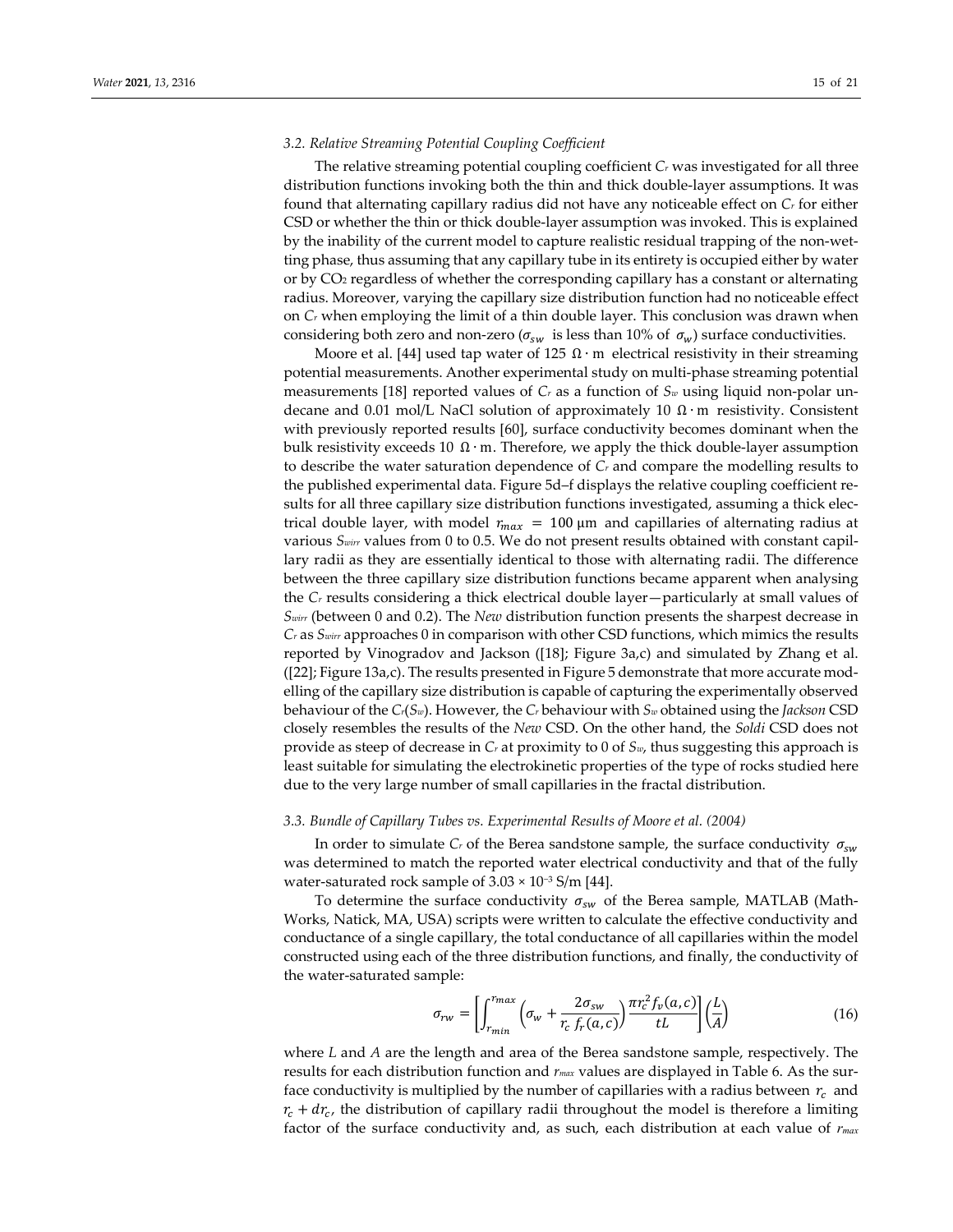resulted in different surface conductivities. Comparing the results of Table 6 with those of Table 5, it is suggested that the surface conductivity correlates with the permeability of the model in some way, as the surface conductivity increases with increased permeability. This makes sense as the decrease of permeability is due to an increasing number of small capillaries, hence an increase of specific surface area and therefore more surface with an electrical double layer generating this surface conductivity. Due to the formulation of the *New* distribution function and subsequent similarity in model permeability independent of the *rmax* value selected, the *New* distribution was the only distribution that resulted in similar surface conductivities for *rmax* of 60 μm and 100 μm. As the bulk conductivity of tap water within the pore space of the Berea sample was measured to be  $8 \times 10^{-3}$  S/m ( $8 \times$  $10<sup>−9</sup>$  S/μm) by Moore et al. [44], the bundle of capillary tubes model is dominated by the surface conductivity since it is three orders of magnitude larger than the bulk conductivity in capillaries of an order of 1  $\mu$ m and one order of magnitude larger than the bulk conductivity in the largest tested capillary tubes of 100 μm (note that the bulk conductivity is multiplied by the  $r_c^2$  term and the surface conductivity is multiplied by the  $r_c$  term in Equation (16)). The high surface conductivities presented in Table 6 are indeed expected as the bulk electrolyte (tap water) salinity is at least 1 order of magnitude lower than the threshold salinity at which the surface conductivity becomes dominant in sandstones [60] and comparable to the corresponding value for sand packs [61].

**Table 6.** Surface conductivity of the model for *Soldi*, *Jackson* and *New* distribution functions with capillaries of alternating radius and model porosity of 18.75% required to match the conductivity of the water-saturated rock measured by Moore et al. [43]. Number of significant figures varies due to the requirement to match conductivity exactly.

| Distribution |                         | Surface Conductivity, $\sigma_{sw}$ (S) |
|--------------|-------------------------|-----------------------------------------|
|              | $r_{max} = 60 \mu m$    | $r_{max}$ = 100 $\mu$ m                 |
| Soldi        | $2.8305 \times 10^{-6}$ | $3.9592 \times 10^{-6}$                 |
| Jackson      | $1.7221 \times 10^{-6}$ | $2.5662 \times 10^{-6}$                 |
| New          | $2.3668 \times 10^{-6}$ | $2.38515 \times 10^{-6}$                |

The streaming potential coupling coefficient of the fully water-saturated rock sample was calculated with respect to the zeta potential using:

$$
C(S_w = 1) = \frac{\frac{\varepsilon_w \zeta_w}{\mu_w} \int_{r_{min}}^{r_{max}} f_v(a, c) r_c^2 n(r_c) dr_c}{\sigma_w \int_{r_{min}}^{r_{max}} f_v(a, c) r_c^2 n(r_c) dr_c + 2\sigma_{sw} \int_{r_{min}}^{r_{max}} f_r(a, c) r_c n(r_c) dr_c}
$$
(17)

Invoking thin double layer and assuming the electric permittivity and viscosity of water to be  $7.1 \times 10^{-10}$ F/m and  $8.9 \times 10^{-4}$ Pa ⋅ s, respectively, with the aim of achieving the coupling coefficient of −300 mV/MPa as reported by Moore et al. [44]. Although Jackson [21] and Linde [62] derived expressions to compute  $C(S_w = 1)$  in the limit of a thick double layer, the proposed equations use the surface charge density, which is neither reported nor can be interpreted from Moore et al. [44], and for that reason, we used Equation (17). The bulk conductivity of the model was set to the measured value of the core sample (8 × 10−3 S/m), and the zeta potential *ζ* was assumed to be −28 mV as calculated by Moore et al. [44]. The coupling coefficient at  $S_w = 1$  was calculated for each distribution function with  $r_{\text{max}}$  values of 60 µm and 100 µm using the respective surface conductivities  $\sigma_{sw}$  determined previously.

Unsurprisingly, the simulated coupling coefficient for the fully water-saturated rock sample under each of the distribution functions does not match the coupling coefficient of −300 mV/MPa reported by Moore et al. [44]—the simulated coupling coefficient is −62 mV/MPa, which is approximately five times smaller. However, in order to simulate liquid CO2 flooding of a tap-water-saturated sample and to match the relative coupling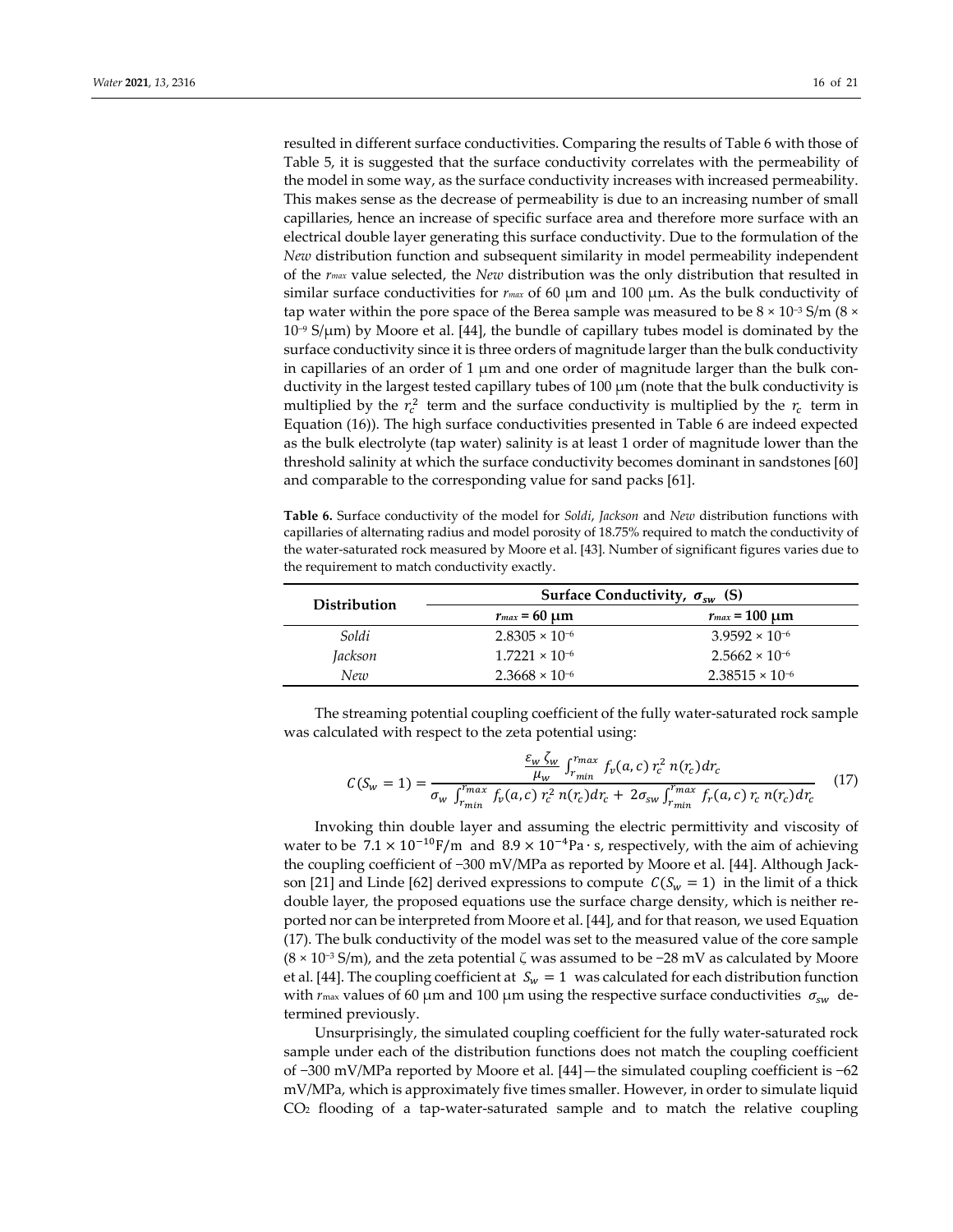coefficient of the model to that of Moore et al. [44], it is not necessary to match  $C(S_w = 1)$ of the model to that of Moore et al. [44].

The relative streaming potential coupling coefficient of the BOCT model was simulated under the thick double-layer assumption using Equation (15), with the aim of replicating the relative coupling coefficient of 0.1 reported by Moore et al. [44]. The simulated relative coupling coefficient results are presented in Table 7 for models with  $r_{max}$  = 100 μm, and which summarises the actual *Swirr* of the Berea sample for a range of possible values which could be reported by Moore et al. [44]. Based on the *Swirr* values reported in the literature for Berea sandstone, *Cr* was initially simulated for *Swirr* in the range 0.2–0.5. Since according to our model, a non-zero coupling can only occur when water is flowing within the Berea sample, acknowledging that if water is still flowing, then the irreducible water saturation has not yet been reached. This is consistent with the conclusions drawn by Vinogradov and Jackson [18] and Zhang et al. [22]. On the other hand, an experimental study published by Allègre et al. [63] reported a non-zero streaming potential coupling coefficient at irreducible water saturation and presented an empirical model to explain this behaviour. However, the model heavily relied on an abnormal relative streaming potential coupling coefficient of an order of 30 at partial water saturation. To the best of our knowledge, such large values of *Cr* have not been reported by any other research group, hence the empirical parameter introduced by Allègre et al. [63] that allowed *Cr* at partial saturation to be 200 greater than the corresponding value at  $S_w = 1$  was considered to be irrelevant for our model describing experimental conditions when  $C_r(S_{wirr}) \ll 1$ .

**Table 7.** Actual irreducible water saturation of the Berea sample for various reported irreducible water saturations when  $C_r(S_{wirr}) = 0.1$ , assuming the presence of a thick electrical double layer. Actual irreducible water saturations determined for *Soldi*, *Jackson* and *New* distribution functions with capillaries of alternating radius and model porosity of 18.75%, when  $r_{max} = 100 \mu m$ .

| Reported $S_{wirr}$ | Actual Irreducible Water Saturation When $C_r(S_{wirr}) = 0.1$ |             |         |  |
|---------------------|----------------------------------------------------------------|-------------|---------|--|
|                     | Soldi CSD                                                      | Jackson CSD | New CSD |  |
| 0.2                 | 0.15                                                           | 0.17        | 0.18    |  |
| 0.3                 | 0.25                                                           | 0.26        | 0.27    |  |
| 0.4                 | 0.35                                                           | 0.35        | 0.36    |  |
| 0.5                 | 0.46                                                           | 0.46        | 0.46    |  |

The results in Table 7 are designed to be analysed such that if Moore et al. [44] report  $C_r$  ( $S_{wirr}$  = 0.32) = 0.1, the true  $S_{wirr}$  should be 0.21, 0.22 and 0.22 for the *Soldi*, *Jackson* and *New* CSD functions, respectively. Therefore, Table 7 effectively demonstrates the magnitude of the error within *Swirr* of Moore et al. [44], with the largest and the smallest discrepancies between the reported and actual *Swirr* being established with the *Soldi* and *New* distribution functions, respectively. However, at the reported *Swirr* of 0.3 and above, the actual *Swirr* of all distributions is approximately the same.

Following the comparison of the BOCT model results and experimental results of Moore et al. [44], this work confirms that the Moore et al. [44] paper must be corrected for the actual *Swirr*, since it is not possible to achieve a non-zero coupling coefficient at the irreducible water saturation due to the lack of a flowing electrolyte. Our model also suggests that a more accurate *New* CSD function should be used in BOCT models to capture the behaviour of *Cr* with water saturation. Moreover, it is suggested to explicitly implement the residual trapping of a non-wetting phase in the BOCT model with alternating capillary radius.

#### **4. Conclusions**

The bundle of capillary tubes model developed in this study to simulate the streaming potential coupling coefficient in partially saturated porous media is based on a realistic pore and pore throat size distribution of real rock samples. Compared with previously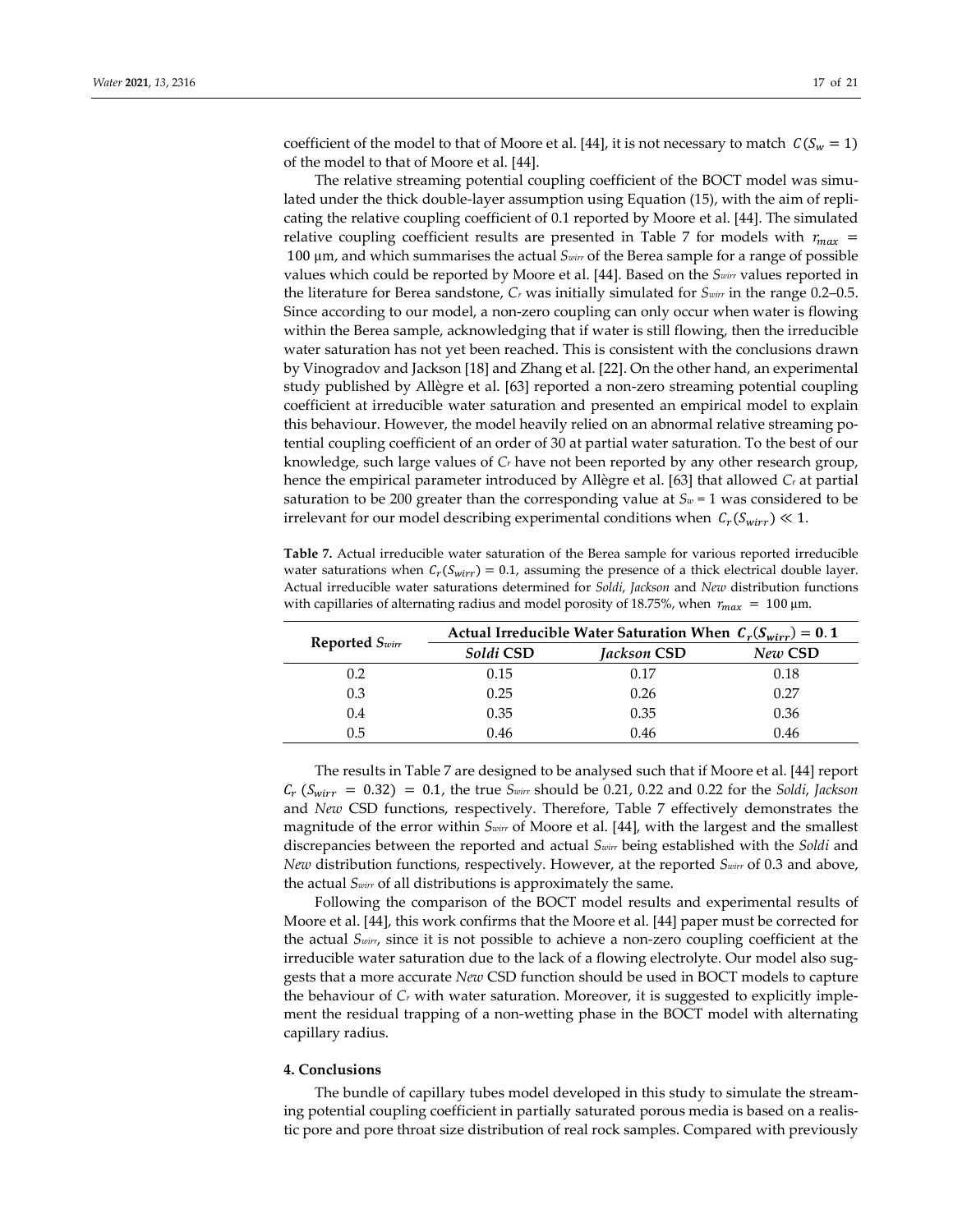published studies, our model produces results that are more consistent with existing experimental data.

- Unlike the previous bundle of parallel capillaries models, our approach to defining the pore and pore throat radii distribution is based on direct measurements, thus providing a more realistic description of porous rocks, in which pore and pore throat size distribution is non-monotonic;
- Our model was tested using constant and alternating capillary radii, with the latter being invoked in order to distinguish between pores and pore throats. Despite the alternating capillary radii model's capability, we did not attempt to explicitly model residual trapping of the non-wetting phase in this work. Hence, we found no noticeable difference in the relative permeability and the relative streaming potential coupling coefficient modelled using either straight or variable radii capillary tubes;
- Our model produces considerably different relative permeability curves with small irreducible water saturation (<0.2) in comparison with previously published studies of Jackson [21] and Soldi et al. [37]. However, there is no noticeable difference between modelled curves using either of the approaches if irreducible water saturation is larger than 0.2;
- Compared with the results published by Jackson [21] and Soldi et al. [37], the relative streaming potential coupling coefficient simulated with our model appears to be more stable at high water saturation and to decrease more rapidly to zero as water saturation approaches the irreducible value. This behaviour is consistent with published experimental results, thus suggesting that the non-monotonic capillary size distribution should be used for more accurate characterisation of multi-phase flow in porous media;
- Our model was used to simulate measurements of the streaming potential coupling coefficient in sandstone samples saturated with aqueous solution and liquid CO2 [44]. The model assumed a thick double layer approach for computing the coupling coefficient, consistent with the use of tap water in the experiments. The modelling results suggest that true irreducible water saturation was not reached in the experiments reported by Moore et al. [44]. This conclusion is consistent with the hypothesis that explained a non-zero coupling coefficient in the experiments of Vinogradov and Jackson [18]. Moreover, since our model produces qualitatively more accurate behaviour of the coupling coefficient with decreasing water saturation, the discrepancy between the reported by Moore et al. [44] irreducible water saturation and the modelled true value was the smallest with our approach relative to that of Jackson [21] or Soldi et al. [37];
- To improve the quality of the here-developed bundle of capillary tubes model requires explicit representation of the residual (capillary) trapping of the non-wetting phase. This modification will be developed in a future study using the alternating capillary radii and will potentially allow a more accurate depiction of hysteretic behaviour of the streaming potential coupling coefficient during saturation and desaturation of the modelled rock with the non-wetting phase;
- Due to its simplicity, the here-reported and to-be-improved bundle of capillary tubes model can be used to accurately simulate the evolution of the streaming potential coupling coefficient during multi-phase flow in porous media, thus providing an efficient means for a variety of geophysical applications.

**Author Contributions:** J.V.: Conceptualisation, Formal analysis, Methodology, Software, Supervision, Writing—original draft and Writing—review and editing. R.H.: Data curation, Formal analysis, Software, Validation, Visualization, Writing—review and editing. D.J.: Conceptualisation, Formal analysis, Methodology, Supervision and Writing—review and editing. All authors have read and agreed to the published version of the manuscript.

**Funding:** This research received no external funding.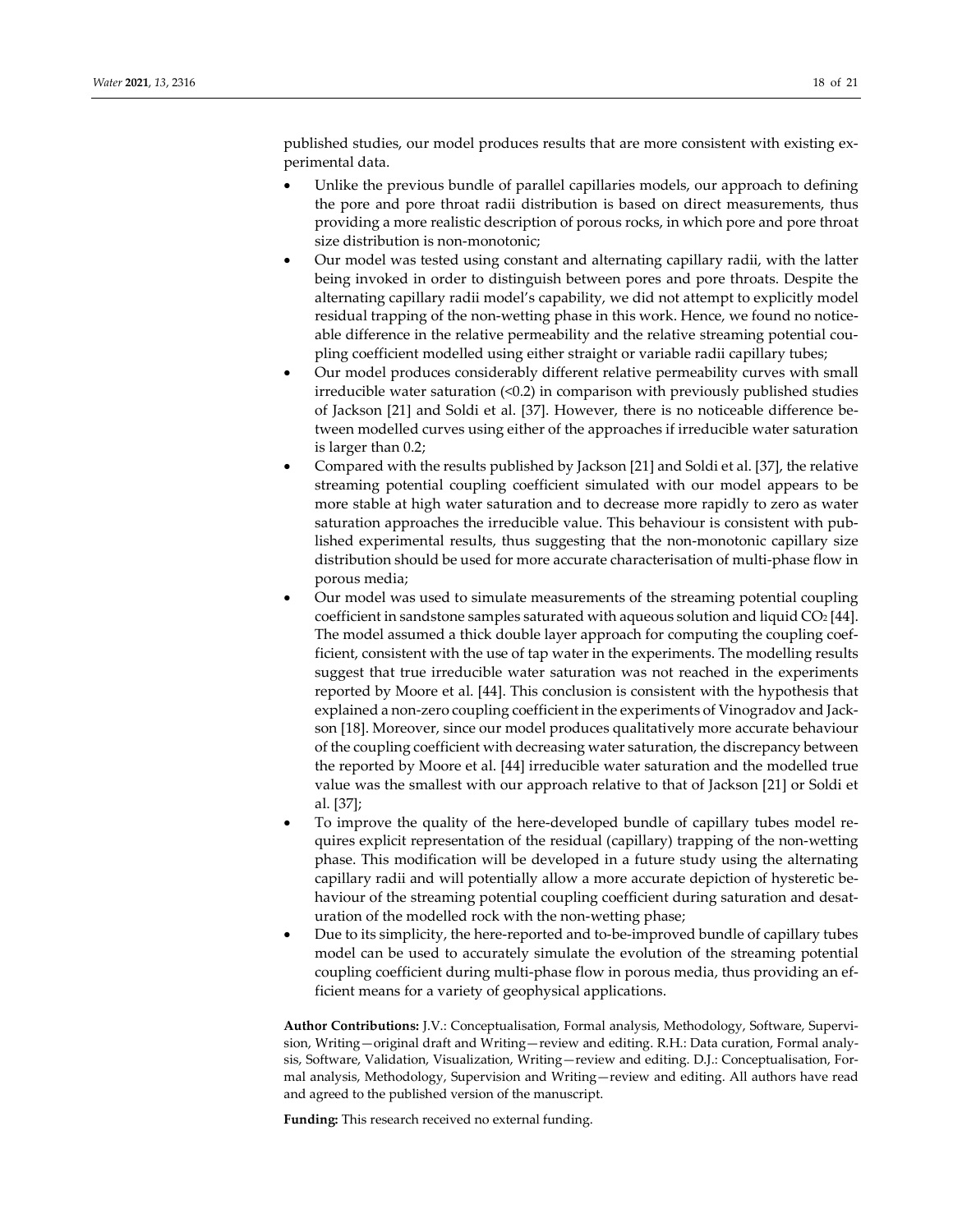**Institutional Review Board Statement:** Not applicable.

**Informed Consent Statement:** Not applicable.

**Conflicts of Interest:** The authors declare no conflict of interest.

# **References**

- 1. WWAP United Nations World Water Assessment Programme*.* In *United Nations World Water Development Report 2014*; UNESCO: Paris, France, 2014.
- 2. Barlow, P.M.; Reichard, E.G. Saltwater intrusion in coastal regions of North America. *Hydrogeol. J.* **2010**, *18*, 247–260, https://doi.org/10.1007/s10040-009-0514-3.
- 3. Binley, A.; Hubbard, S.S.; Huisman, J.A.; Revil, A.; Robinson, D.A.; Singha, K.; Slater, L.D. The emergence of hydrogeophysics for improved understanding of subsurface processes over multiple scales. *Water Resour. Res.* **2015**, *51*, 3837–3866.
- 4. Jouniaux, L.; Maineult, A.; Naudet, V.; Pessel, M.; Sailhac, P. Review of self-potential methods in hydrogeophysics. *Comptes Rendus Geosci.* **2009**, *341*, 928–936.
- 5. Revil, A.; Jardani, A. *The Self-Potential Method: Theory and Applications in Environmental Geosciences*; Cambridge University Press: Cambridge, UK, 2013.
- 6. MacAllister, D.J.; Jackson, M.D.; Butler, A.P.; Vinogradov, J. Remote detection of saline intrusion in a coastal aquifer using borehole measurements of self-potential. *Water Resour. Res.* **2018**, *54*, 1669–1687, https://doi.org/10.1002/2017WR021034.
- 7. Jougnot, D.; Linde, N.; Haarder, E.B.; Looms, M.C. Monitoring of saline tracer movement with vertically distributed self-potential measurements at the HOBE agricultural site, Voulund, Denmark. *J. Hydrol.* **2015**, *521*, 314–327, https://doi.org/10.1016/j.jhydrol.2014.11.041.
- 8. Voytek, E.; Barnard, H.; Jougnot, D.; Singha, K. Transpiration- and precipitation-induced subsurface water flow observed using the self-potential method. *Hydrol. Process.* **2019**, *33*, 1784–1801, https://doi.org/10.1002/hyp.13453.
- 9. Roubinet, D.; Linde, N.; Jougnot, D.; Irving, J. Streaming potential modeling in fractured rocks: Insight into identification of hydraulically-active fractures. *Geophys. Res. Lett.* **2016**, *43*, https://doi.org/10.1002/2016GL068669.
- 10. Hu, K.; Jougnot, D.; Huang, Q.; Looms, M.C.; Linde, N. Advancing quantitative understanding of self-potential signatures in the critical zone through long-term monitoring. *J. Hydrol.* **2020**, *585*, 124771, https://doi.org/10.1016/j.jhydrol.2020.124771.
- 11. Linde, N.; Doetsch, J.; Jougnot, D.; Genoni, O.; Duerst, Y.; Minsley, B.J.; Luster, J. Self-potential investigations of a gravel bar in a restored river corridor. *Hydrol. Earth Syst. Sci.* **2011**, *15*, 729–742.
- 12. Jackson, M.D.; Gulamali, M.Y.; Leinov, E.; Saunders, J.H.; Vinogradov, J. Spontaneous potentials in hydrocarbon reservoirs during waterflooding: Application to water-front monitoring. *SPE J.* **2012**, *17*, 53–69.
- 13. Leinov, E.; Jackson, M.D. Experimental measurements of the SP response to concentration and temperature gradients in sandstones with application to subsurface geophysical monitoring. *J. Geophys. Res. Solid Earth* **2014**, *119*, 6855–6876.
- 14. Hunter, R.J. *Zeta Potential in Colloid Science*; Academic: New York, NY, USA, 1981.
- 15. Jougnot, D.; Roubinet, D.; Guarracino, L.; Maineult, A. Modeling streaming potential in porous and fractured media, description and benefits of the effective excess charge density approach. In *Advances in Modeling and Interpretation in Near Surface Geophysics*; Springer: Cham, Switzerland, 2020; pp. 61–96.
- 16. Graham, M.; Macallister, D.; Vinogradov, J.; Jackson, M.; Butler, A. Self-potential as a predictor of seawater intrusion in coastal groundwater boreholes. *Water Resour. Res.* **2018**, *54*, 6055–6071, https://doi.org/10.1029/2018WR022972.
- 17. Vinogradov, J.; Jackson, M.D.; Chamerois, M. Zeta potential in sandpacks: Effect of temperature, electrolyte pH, ionic strength and divalent cations. *Colloids Surf. Physicochem. Eng. Asp.* **2018**, *553*, 259–271, https://doi.org/10.1016/j.colsurfa.2018.05.048.
- 18. Vinogradov, J.; Jackson, M.D. Multiphase streaming potential in sandstones saturated with gas/brine and oil/brine during drainage and imbibition. *Geophys. Res. Lett*. **2011**, *38*, L01301, https://doi.org/10.1029/2010GL045726.
- 19. Guichet, X.; Jouniaux, L.; Pozzi, J.P. Streaming potential of a sand column in partial saturation conditions*. J. Geophys. Res. Solid Earth* **2003**, *108*, B3.
- 20. Revil, A.; Cerepi, A. Streaming potentials in two-phase flow conditions. *Geophys. Res. Lett*. **2004**, *31*, L11605, https://doi.org/10.1029/2004GL020140.
- 21. Jackson, M.D. Multiphase electrokinetic coupling: Insights into the impact of fluid and charge distribution at the pore scale from a bundle of capillary tubes model. *J. Geophys. Res*. **2010**, *115*, B07206, https://doi.org/10.1029/2009JB007092.
- 22. Zhang, J.; Vinogradov, J.; Leinov, E.; Jackson, M.D. Streaming potential during drainage and imbibition. *J. Geophys. Res. Solid Earth* **2017**, *122*, 4413–4435, https://doi.org/10.1002/2017JB014242.
- 23. Blunt, M.J.; Bijeljic, B.; Dong, H.; Gharbi, O.; Iglauer, S.; Mostaghimi, P.; Paluszny, A.; Pentland, C. Pore-scale imaging and modelling. *Adv. Water Resour*. **2013**, *51*, 197–216, https://doi.org/10.1016/j.advwatres.2012.03.003.
- 24. Jougnot, D.; Mendieta, A.; Leroy, P.; Maineult, A. Exploring the effect of the pore size distribution on the streaming potential generation in saturated porous media, insight from pore network simulations. *J. Geophys. Res. Solid Earth* **2019**, *124*, 5315–5335, https://doi.org/10.1029/2018JB017240.
- 25. Hao, L.; Cheng, P. Pore-scale simulations on relative permeabilities of porous media by lattice Boltzmann method. *Int. J. Heat Mass Transfer.* **2010**, *53*, 1908–1913.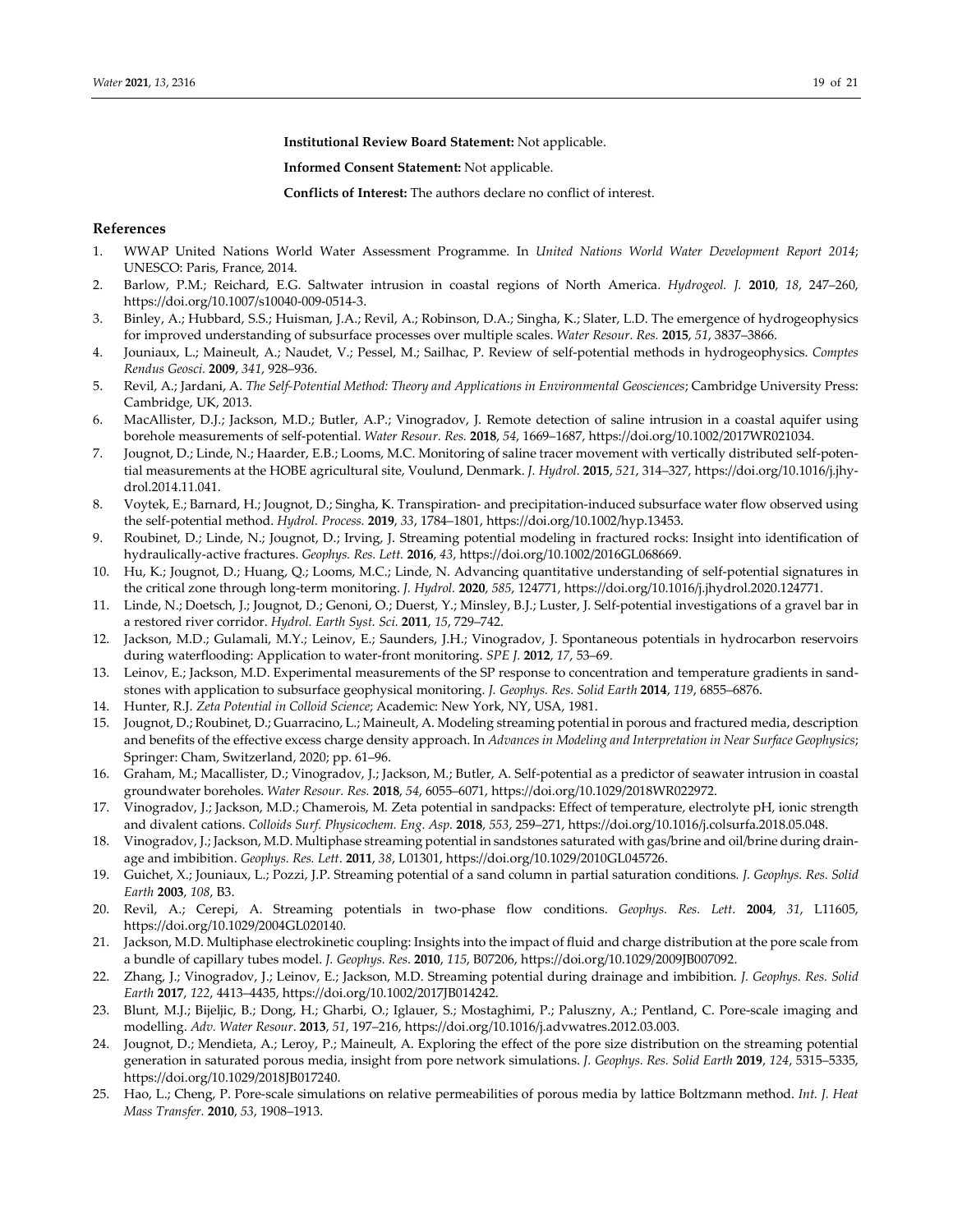- 26. Jackson, M.D. Characterization of multiphase electrokinetic coupling using a bundle of capillary tubes model. *J. Geophys. Res*. **2008**, *113*, B04201, https://doi.org/10.1029/2007JB005490.
- 27. Jougnot, D.; Linde, N.; Revil, A. Doussan CDerivation of soil-specific streaming potential electrical parameters from hydrodynamic characteristics of partially saturated soils. *Vadose Zone J.* **2012**, *11*, 1–15, https://doi.org/10.2136/vzj2011.0086.
- 28. Tyler, S.W.; Wheatcraft, S.W. Fractal processes in soil water retention. *Water Resour. Res.* **1990**, *26*, 1047–1054, https://doi.org/10.1029/WR026i005p01047.
- 29. Yu, B.; Li, J.; Li, Z.; Zou, M. Permeabilities of unsaturated fractal porous media. *Int. J. Multiph. Flow* **2003**, *29*, 1625–1642.
- 30. Guarracino, L. Estimation of saturated hydraulic conductivity *Ks* from the van Genuchten shape parameter α. *Water Resour. Res.*  **2007**, *43*, W11502, https://doi.org/10.1029/2006WR005766.
- 31. Pfannkuch, H.O. On the correlation of electrical conductivity properties of porous systems with viscous flow transport coefficients. In *Developments in Soil Science*; Elsevier: Amsterdam, The Netherlands, 1972; Volume 2, pp. 42–54, https://doi.org/10.1016/S0166-248170527-0.
- 32. Rembert, F.; Jougnot, D.; Guarracino, L. A fractal model for the electrical conductivity of water-saturated porous media during mineral precipitation-dissolution processes. *Adv. Water Resour.* **2020**, *145*, 103742, https://doi.org/10.1016/j.advwatres.2020.103742.
- 33. Chu, Z.; Zhou, G.; Li, R. Enhanced fractal capillary bundle model for effective thermal conductivity of composite-porous geomaterials. *Int. Commun. Heat Mass Transf.* **2020**, *113*, 104527, https://doi.org/10.1016/j.icheatmasstransfer.2020.104527.
- 34. Dullien, F.A.L. *Porous Media: Fluid Transport and Pore Structure*, 2nd ed.; Academic Press: San Diego, CA, USA; 1992; p. 574.
- 35. Soldi, M.; Guarracino, L.; Jougnot, D. A Simple Hysteretic Constitutive Model for Unsaturated Flow. *Transport. Porous Media* **2017**, *120*, 271–285.
- 36. Abou-Kassem, J.H.; Farouq Ali, S.M.; Rafiq Islam, M. Chapter 2—Single-Phase Fluid Flow Equations in Multidimensional Domain. In *Petroleum Reservoir Simulations*; Gulf Publishing Company: Huoston, TX, USA; 2006; pp. 7–41.
- 37. Soldi, M.; Guarracino, L.; Jougnot, D. An effective excess charge model to describe hysteresis effects on streaming potential. *J. Hydrol.* **2020**, *588*, 124949.
- 38. Li, K.; Horne, R.N. Experimental Study and Fractal Analysis of Heterogeneity in Naturally Fractured Rocks. Fractal Characterization of the geysers rock. *Transp. Porous Med*. **2009**, *78*, 217–231.
- 39. Shi, J.Q.; Xue, Z.; Durucan, S. Supercritical CO2 core flooding and imbibition in Berea sandstone—CT imaging and numerical simulation. *Energy Procedia* **2011**, *4*, 5001–5008.
- 40. Soldi, M.; Jougnot, D.; Guarracino, L. An analytical effective excess charge density model to predict the streaming potential generated by unsaturated flow. *Geophys. J. Int.* **2019**, *216*, 380–394.
- 41. Kosugi, K. Three-parameter lognormal distribution model for soil water retention. *Water Resour. Res*. **1994**, *30*, 891–901, https://doi.org/10.1029/93WR02931.
- 42. Kosugi, K. Lognormal distribution model for unsaturated soil hydraulic properties. *Water Resour. Res*. **1996**, *32*, 2697–2703, https://doi.org/10.1029/96WR01776.
- 43. Malama, B.; Kuhlman, K.L. Unsaturated hydraulic conductivity models based on truncated lognormal pore-size distributions, *Ground Water* **2015**, *53*, 498–502, https://doi.org/10.1111/gwat.12220.
- 44. Moore, J.R.; Glaser, S.D.; Morrison, F.H. The streaming potential of liquid carbon dioxide in Berea sandstone*. Geophys. Res. Lett.*  **2004**, *31*, https://doi.org/10.1029/2004GL020774.
- 45. Hu, D.; Wyatt, D.; Chen, C.; Martysevich, V. Correlating Recovery Efficiency to Pore Throat Characteristics Using Digital Rock Analysis. In *SPE Digital Energy Conference and Exhibition*; Society of Petroleum Engineers: Texas, TX, USA, 2015.
- 46. Minagawa, H.; Nishikawa, Y.; Ikeda, I.; Miyazaki, K. Characterization of sand sediment by pore size distribution and permeability using proton nuclear magnetic resonance measurement. *J. Geophys. Res. Atmos.* **2008**, *113*, https://doi.org/10.1029/2007JB005403.
- 47. Ott, H.; Andrew, M.; Snippe, J.; Blunt, M.J. Microscale solute transport and precipitation in complex rock during drying. *Geophys. Res. Lett.* **2014**, *41*, 8369–8376.
- 48. Thomson, P.-R.; Aituar-Zhakupova, A.; Hier-Majumder, S. Image Segmentation and Analysis of Pore Network Geometry in Two Natural Sandstones. *Front. Earth Sci.* **2018**, *6*, 58.
- 49. Civan, F. Petrographic Characteristics of Petroleum-Bearing Formations*. Reserv. Form. Damage* **2007**, https://doi.org/10.1016/B978-075067738-7/50004-X.
- 50. Tiab, D.; Donaldson, E.C. Formation Resistivity and Water Saturation. In *Petrophysics (Fourth Edition): Theory and Practice of Measuring Reservoir Rock and Fluid Transport*; Elsevier, Amsterdam, Netherlands; 2016; pp. 187–278.
- 51. Zecca, M.; Honari, A.; Vogt, S.J.; Bijeljic, B.; May, E.F.; Johns, M.L. Measurements of Rock Core Dispersivity and Tortuosity for Multi-Phase Systems. In *International Symposium of the Society of Core Analysts*; Snowmass: Colorado, CO, USA, 2016.
- 52. Attia, A.M.; Fratta, D.; Bassiouni, Z. Irreducible Water Saturation from Capillary Pressure and Electrical Resistivity Measurements. *Oil Gas. Sci. Technol.* **2008**, *63*, 203–217.
- 53. Clennell, M.B. Tortuosity: A guide through the maze. *Geol. Soc. Lond. Spec. Publ.* **1997**, *122*, 299–344, https://doi.org/10.1144/GSL.SP.1997.122.01.18.
- 54. Ghanbarian, B.; Hunt, A.G.; Ewing, R.P.; Sahimi, M. Tortuosity in porous media: A critical review. *Soil Sci. Soc. Am. J.* **2013**, *77*, 1461–1477, https://doi.org/10.2136/sssaj2012.0435.